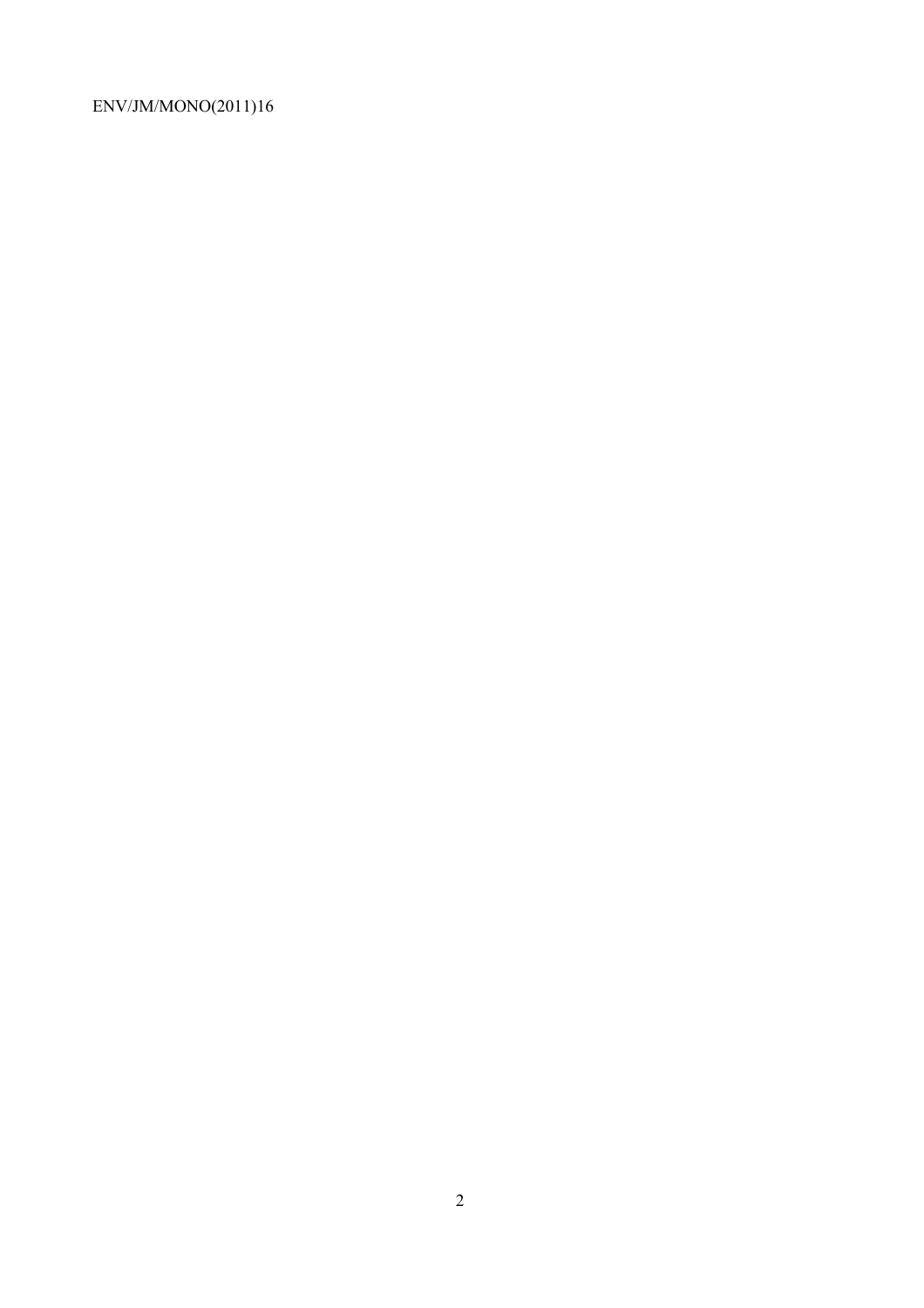OECD Environment, Health and Safety Publications Series on Pesticides

No. 63

# **Guidance Document on Regulatory Incentives for the Registration of Pesticide Minor Uses**



**INTER-OR** NIZATION PROGRAMME FOR THE SOUND MANAGEMENT OF CHEMICALS

A cooperative agreement among FAO, ILO, UNEP, UNIDO, UNITAR, WHO, World Bank and OECD

**Environment Directorate** 

**ORGANISATION FOR ECONOMIC COOPERATION AND DEVELOPMENT** 

**Paris 2011**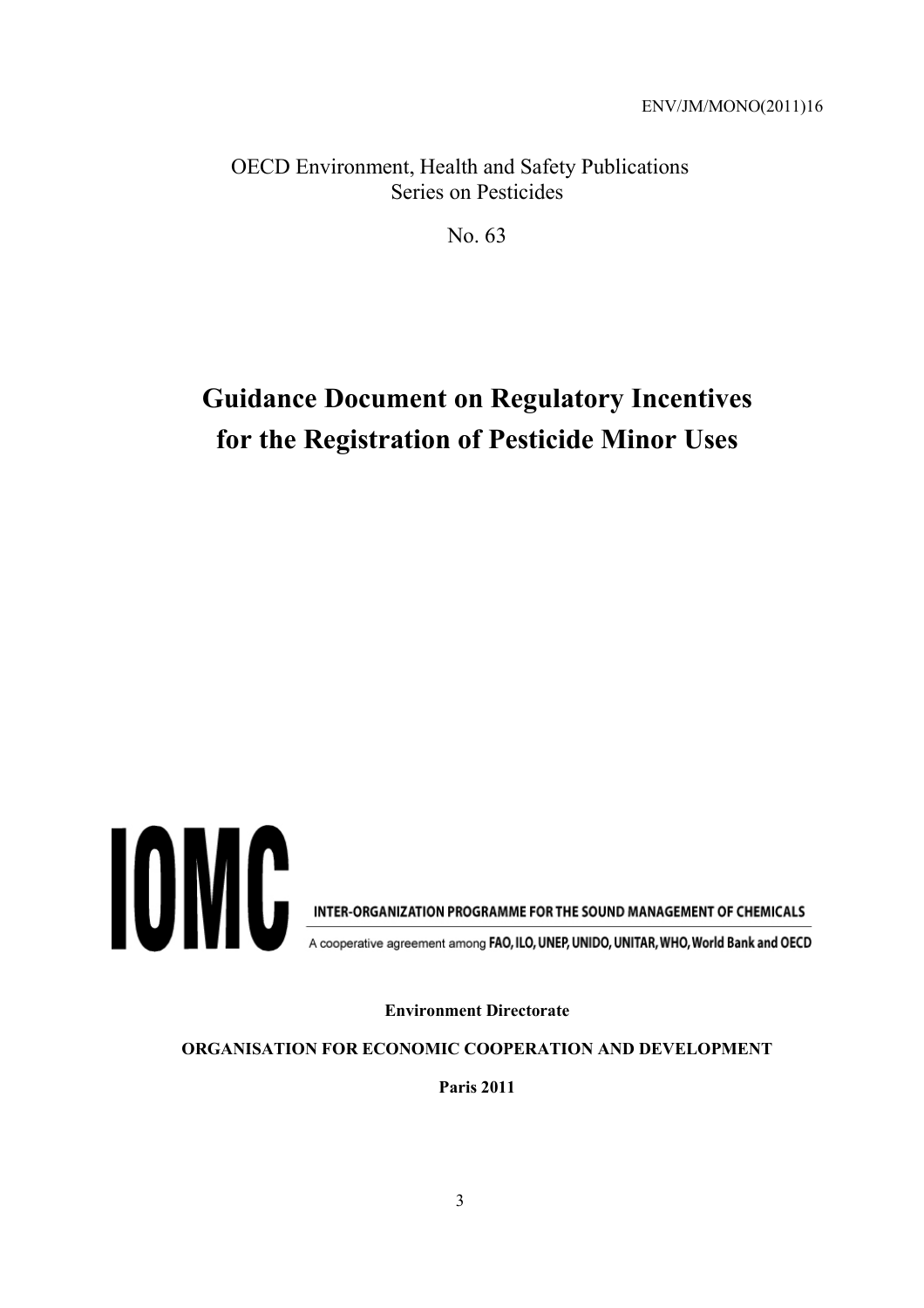#### *Also OECD publications on Minor Uses in the Series on Pesticides*

No. 49 *OECD Guidance Document on Defining Minor Uses of Pesticides*  (2009)

No. 61 *OECD Survey on Efficacy & Crop Safety Data Requirements & Guidelines for the Registration of Pesticide Minor Uses: Survey Results* (2011)

No. 62 *OECD Survey on Regulatory Incentives for the Registration of Pesticide Minor Uses: Survey Results* (2011)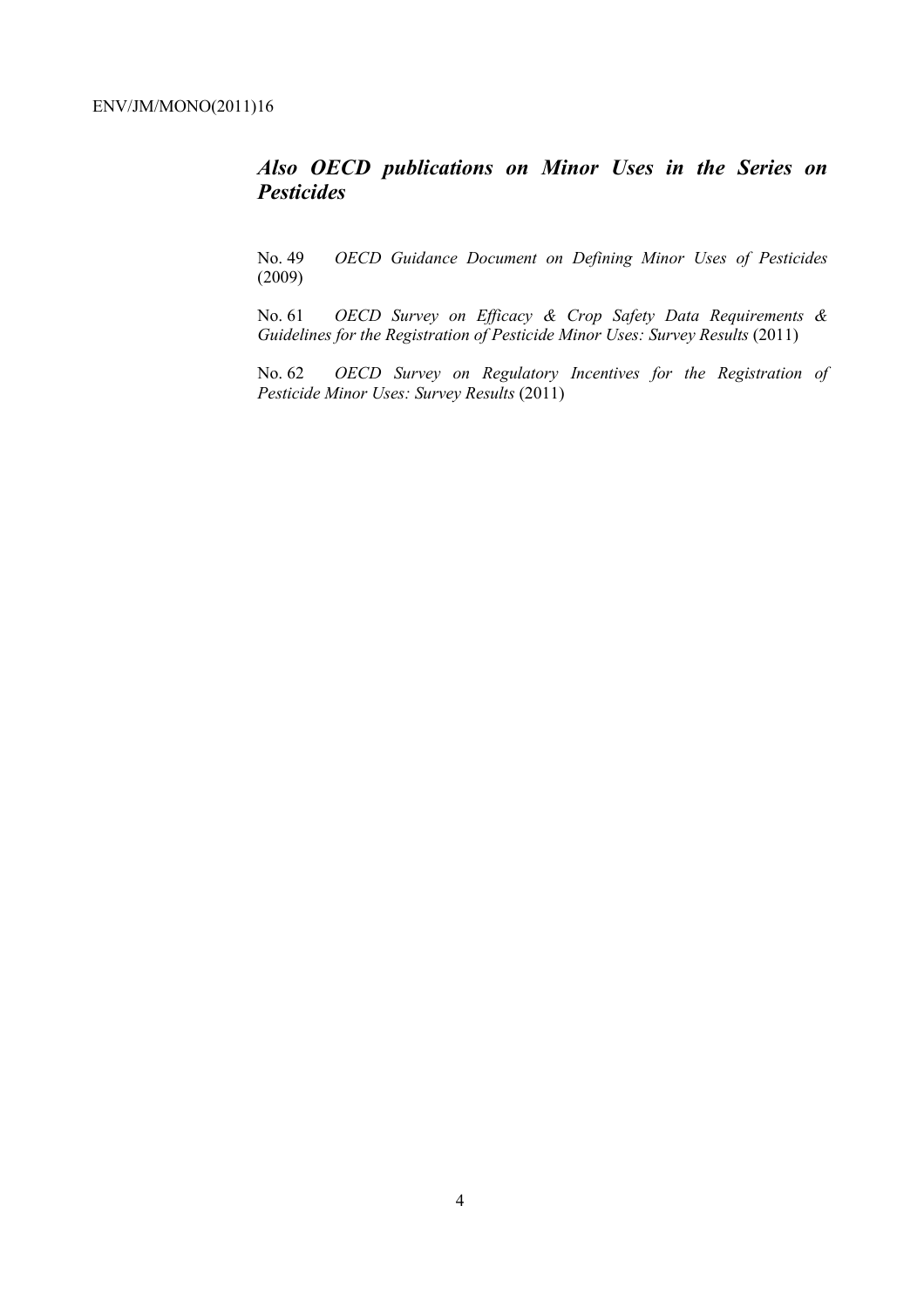#### *Also published in the Series on Pesticides*

No. 1 *Data Requirements for Pesticide Registration in OECD Member Countries: Survey Results* (1993)

No. 2 *Final Report on the OECD Pilot Project to Compare Pesticide Data Reviews* (1995)

No. 3 *Data Requirements for Biological Pesticides* (1996)

No. 4 *Activities to Reduce Pesticide Risks in OECD and Selected FAO Countries. Part I: Summary Report* (1996)

No. 5 *Activities to Reduce Pesticide Risks in OECD and Selected FAO Countries. Part II: Survey Responses* (1996)

No. 6 *OECD Governments' Approaches to the Protection of Proprietary Rights and Confidential Business Information in Pesticide Registration* (1998)

No. 7 *OECD Survey on the Collection and Use of Agricultural Pesticide Sales Data: Survey Results* (1999) [see also No.47]

No. 8 *Report of the OECD/FAO Workshop on Integrated Pest Management and Pesticide Risk Reduction* (1999)

No. 9 *Report of the Survey of OECD Member Countries' Approaches to the Regulation of Biocides* (1999)

No. 10 *Guidance Notes for Analysis and Evaluation of Repeat-Dose Toxicity Studies* (2000)

No. 11 *Survey of Best Practices in the Regulation of Pesticides in Twelve OECD Countries* (2001*)*

No. 12 *Guidance for Registration Requirements for Pheromones and Other Semiochemicals Used for Arthropod Pest Control* (2001)

No. 13 *Report of the OECD Workshop on Sharing the Work of Agricultural Pesticide Reviews* (2002)

No. 14 *Guidance Notes for Analysis and Evaluation of Chronic Toxicity and Carcinogenicity Studies* (2002)*.* 

No. 15 *Persistent, Bioaccumulative and Toxic Pesticides in OECD Member Countries,* (2002)

No. 16 *OECD Guidance for Industry Data Submissions for Pheromones and Other Semiochemicals and their Active Substances* (Dossier Guidance for Pheromones and other Semiochemicals) (2003)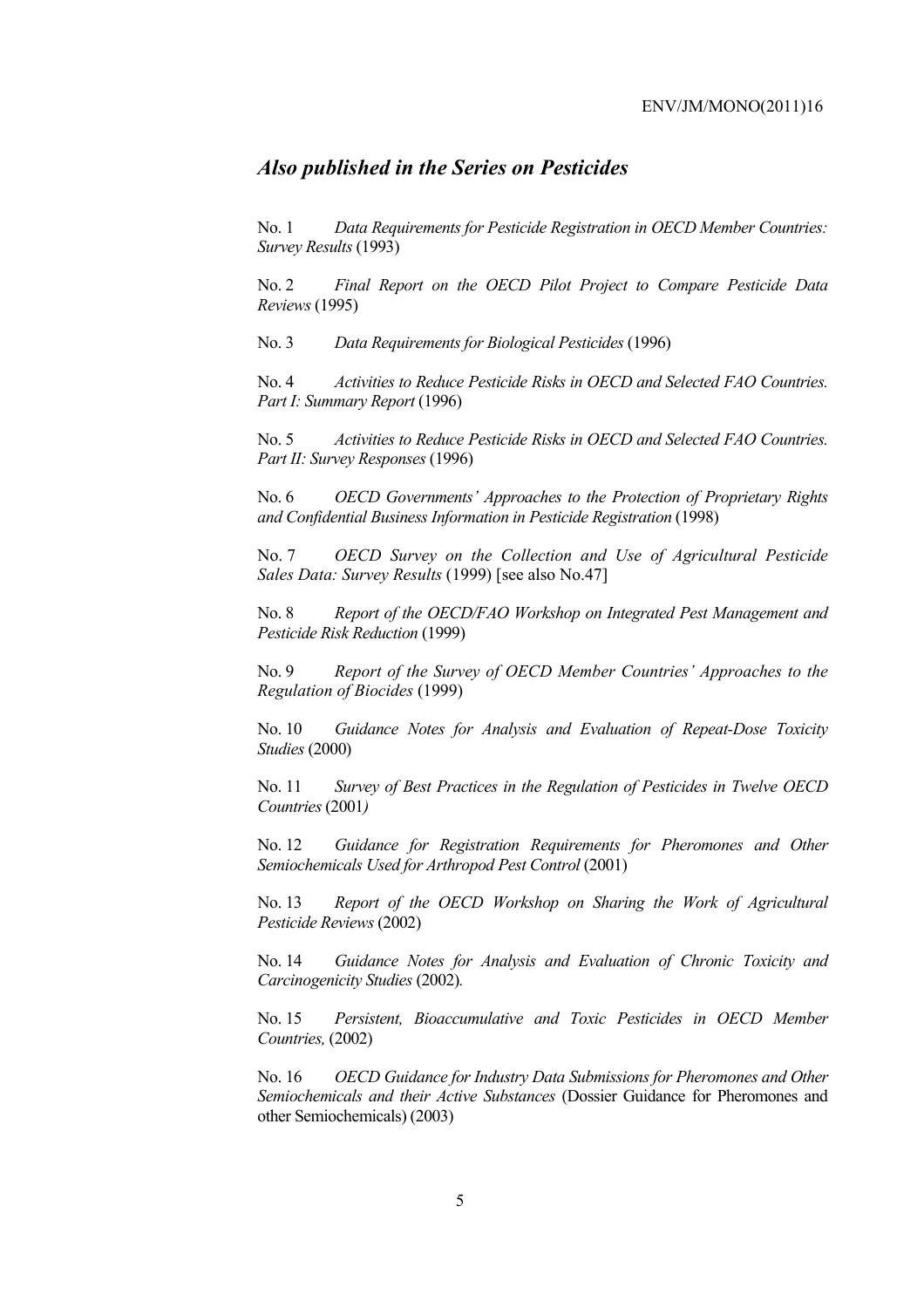No. 17 *OECD Guidance for Country Data Review Reports for Pheromones and Other Semiochemicals and their Active Substances* (Monograph Guidance for Pheromones and other Semiochemicals) (2003)

No. 18 *Guidance for Registration Requirements for Microbial Pesticides* (2003)

No. 19 *Registration and Work sharing, Report of the OECD/FAO Zoning Project*  (2003)

No. 20 *OECD Workshop on Electronic Tools for data submission, evaluation and exchange for the Regulation of new and existing industrial chemicals, agricultural pesticides and biocides* (2003)

No. 21 *Guidance for Regulation of Invertebrates as Biological Control Agents (IBCAs)* (2004)

No. 22 *OECD Guidance for Country Data Review Reports on Microbial Pest Control Products and their Microbial Pest Control Agents* (Monograph Guidance for Microbials) (2004)

No. 23 *OECD Guidance for Industry Data Submissions for Microbial Pest Control Product and their Microbial Pest Control Agents* (Dossier Guidance for Microbials) (2004)

No. 24 *Report of the OECD Pesticide Risk Reduction Steering Group Seminar on Compliance* (2004)

No. 25 *The Assessment of Persistency and Bioaccumulation in the Pesticide Registration Frameworks within the OECD Region* (2005)

No. 26 *Report of the OECD Pesticide Risk Reduction Group Seminar on Minor Uses and Pesticide Risk Reduction* (2005)

No. 27 *Summary Report of the OECD Project on Pesticide Terrestrial Risk Indicators (TERI)* (2005)

No. 28 *Report of the OECD Pesticide Risk Reduction Steering Group Seminar on Pesticide Risk Reduction through Good Container Management* (2005)

No. 29 *Report of the OECD Pesticide Risk Reduction Steering Group Seminar on Risk Reduction through Good Pesticide Labelling* (2006)

No. 30 *Report of the OECD Pesticide Risk Reduction Steering Group: The Second Risk Reduction Survey* (2006)

No. 31 *Guidance Document on the Definition of Residue* [also published in the series on Testing and Assessment, No. 63] (2006, revised 2009)

No. 32 *Guidance Document on Overview of Residue Chemistry Studies* [also published in the series on Testing and Assessment, No. 64] (2006, revised 2009)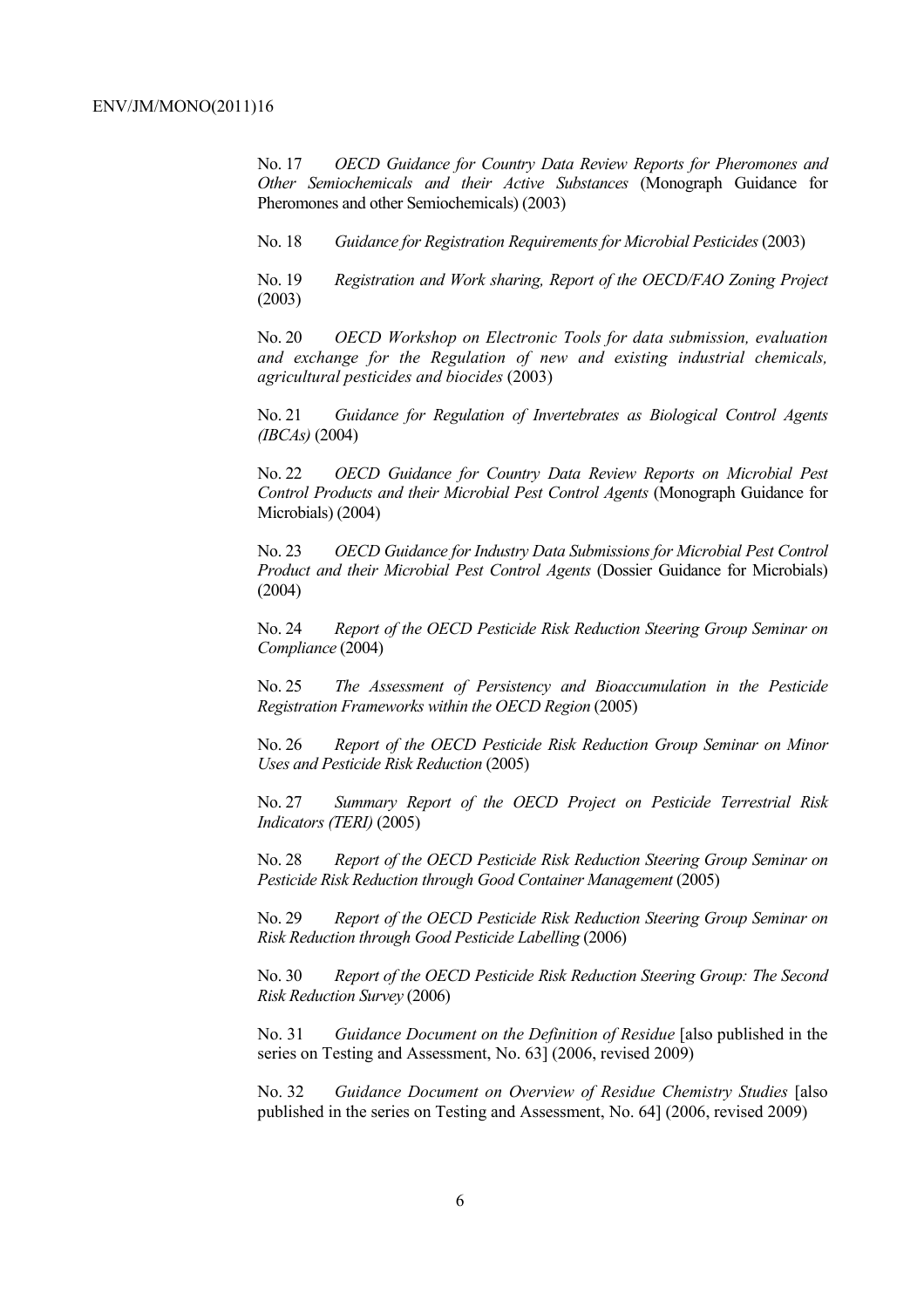No. 33 *Overview of Country and Regional Review Procedures for Agricultural Pesticides and Relevant Documents* (2006)

No. 34 *Frequently Asked Questions about Work Sharing on Pesticide Registration Reviews* (2007)

No. 35 *Report of the OECD Pesticide Risk Reduction Steering Group Seminar on "Pesticide Risk Reduction through Better Application Technology"* (2007)

No. 36 *Analysis and Assessment of Current Protocols to Develop Harmonised Test Methods and Relevant Performance Standards for the Efficacy Testing of Treated Articles/Treated Materials* (2007)

No. 37 *Report on the OECD Pesticide Risk Reduction Steering Group Workshop "Pesticide User Compliance'* (2007)

No. 38 *Survey of the Pesticide Risk Reduction Steering Group on Minor Uses of Pesticides* (2007)

No. 39 *Guidance Document on Pesticide Residue Analytical Methods* [also published in the series on Testing and Assessment, No. 72] (2007)

No. 40 *Report of the Joint OECD Pesticide Risk Reduction Steering Group EC-HAIR Seminar on Harmonised Environmental Indicators for Pesticide Risk* (2007)

No. 41 *The Business Case for the Joint Evaluation of Dossiers (Data Submissions) using Work-sharing Arrangements* (2008)

No. 42 *Report of the OECD Pesticide Risk Reduction Steering Group Seminar on Risk Reduction through Better Worker Safety and Training* (2008)

No. 43 *Working Document on the Evaluation of Microbials for Pest Control*  (2008)

 *Guidance Document on Magnitude of Pesticide Residues in Processed Commodities* - only published in the Series on Testing and Assessment, No. 96 (2008)

No. 44 *Report of Workshop on the Regulation of BioPesticides: Registration and Communication Issues (2009)*

No. 45 *Report of the Seminar on Pesticide Risk Reduction through Education / Training the Trainers* (2009)

No. 46 *Report of the Seminar on Pesticide Risk Reduction through Spray Drift Reduction Strategies as part of National Risk Management* (2009)

No. 47 *OECD Survey on Countries' Approaches to the Collection and Use of Agricultural Pesticide Sales and Usage Data: Survey Results* (2009)

No. 48 *OECD Strategic Approach in Pesticide Risk Reduction* (2009)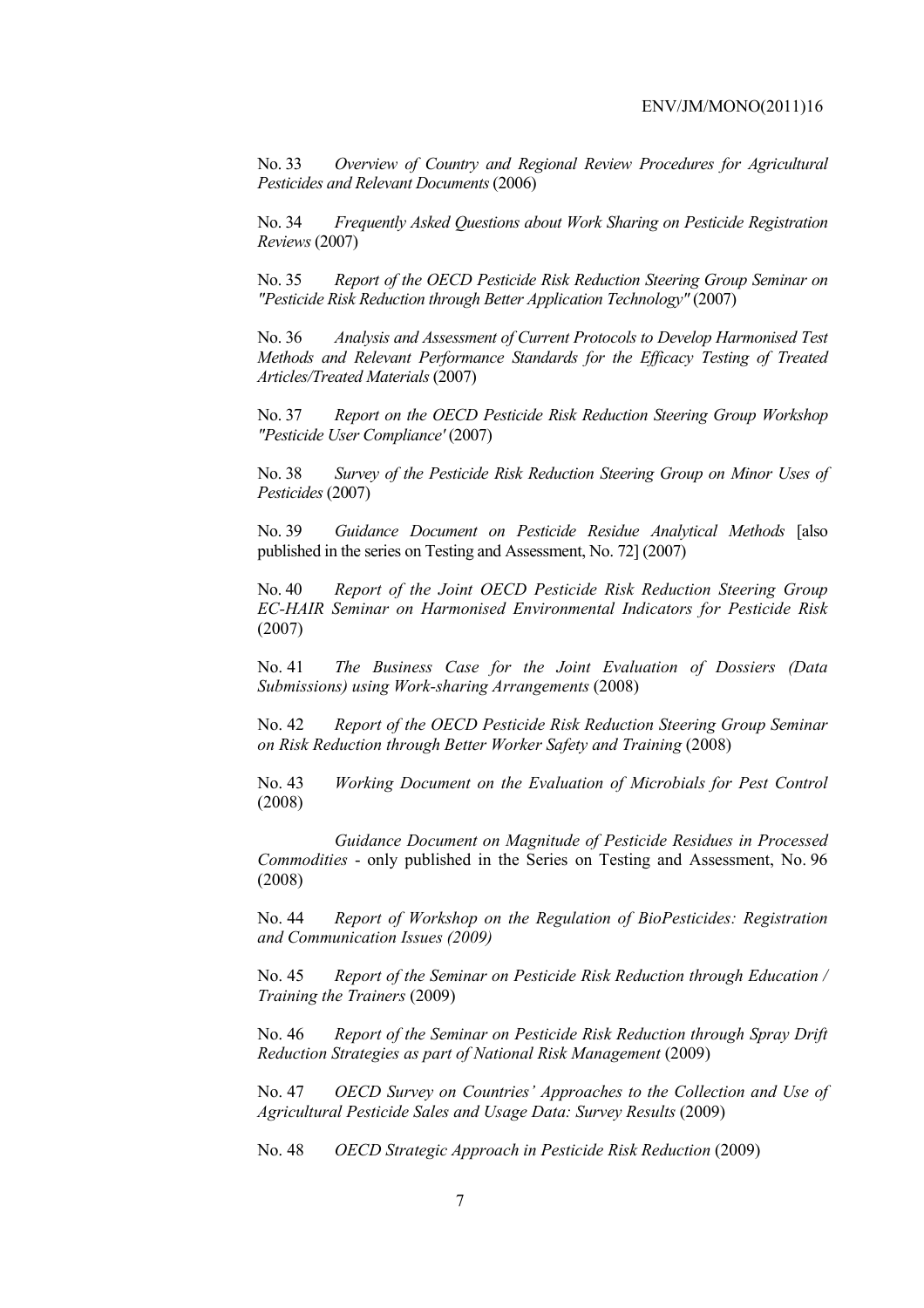No. 49 *OECD Guidance Document on Defining Minor Uses of Pesticides*  (2009)

No. 50 *Report of the OECD Seminar on Pesticide Risk Reduction through Better National Risk Management Strategies for Aerial Application* (2010)

No. 51 *OECD Survey on Pesticide Maximum Residue Limit (MRL) Policies: Survey Results* (2010)

No. 52 *OECD Survey of Pollinator Testing, Research, Mitigation and Information Management: Survey Results* (2010)

No.53 Report of the 1<sup>st</sup> OECD BioPesticides Steering Group Seminar on *Identity and Characterisation of Micro-organisms* (2010)

No. 54 *OECD Survey on Education, Training and Certification of Agricultural Pesticide Users, Trainers and Advisors, and Other Pesticide Communicators: Survey Results* (2010)

No. 55 *OECD Survey on How Pesticide Ingredients Other than the Stated Pesticide Active Ingredient(s) are Reviewed and Regulated: Survey Results (2010)* 

No. 56 *OECD MRL Calculator User Guide* (2011)

No. 57 *OECD MRL Calculator MRL Statistical White Paper* (2011)

No. 58 *Report of the OECD Seminar on Pesticide Risk Reduction Strategies Near/in Residential Areas* (2011)

No. 59 *Report of the OECD Seminar on Risk Reduction through Prevention, Detection and Control of the Illegal International Trade in Agricultural Pesticides* (2011)

No. 60 *Guidance Document on the Planning and Implementation of Joint Reviews of Pesticides* (2011)

No. 61 *OECD Survey on Efficacy & Crop Safety Data Requirements & Guidelines for the Registration of Pesticide Minor Uses: Survey Results (2011)* 

No. 62 *OECD Survey on Regulatory Incentives for the Registration of Pesticide Minor Uses: Survey Results* (2011)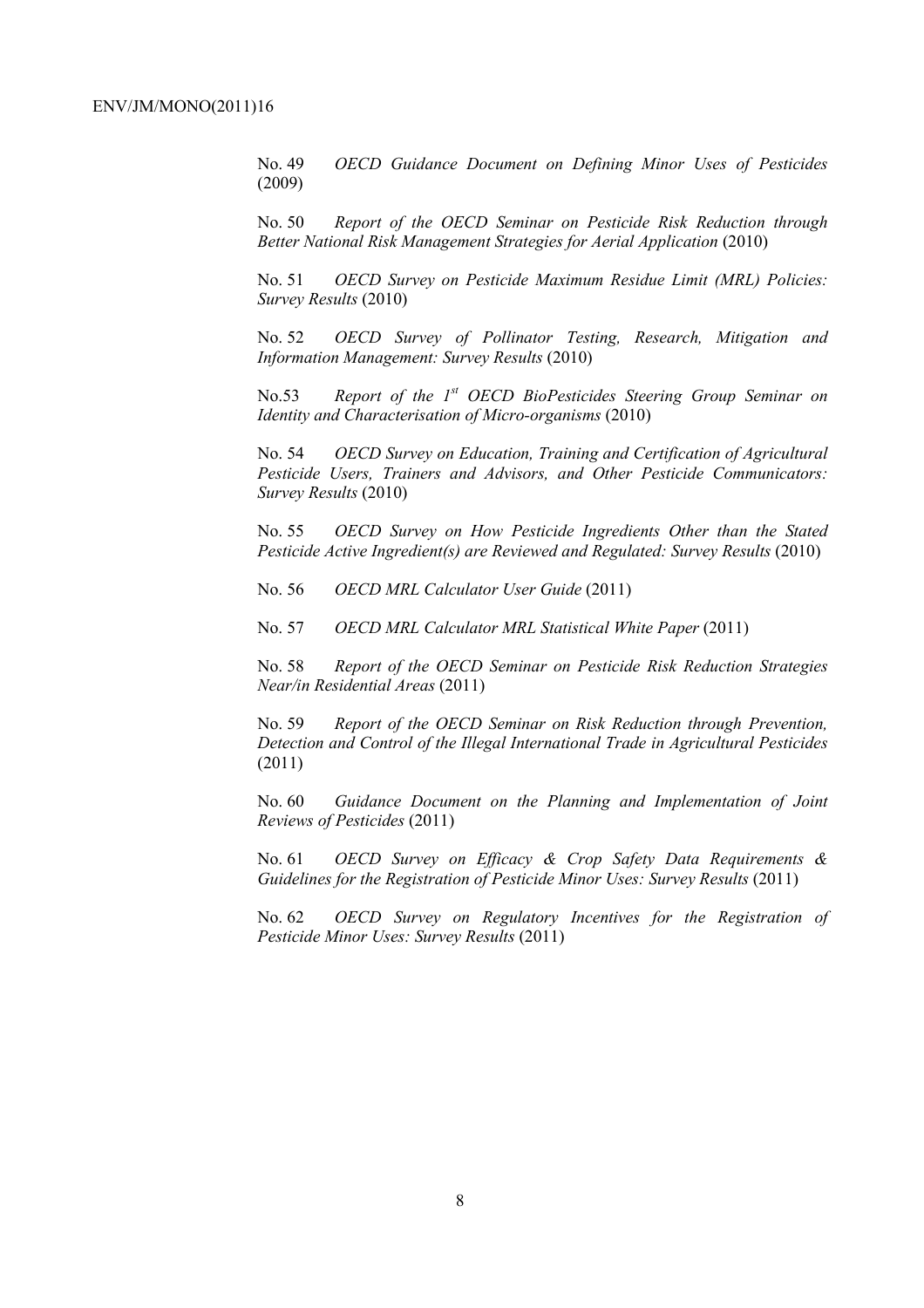#### *Published separately*

*OECD Guidance for Country Data Review Reports on Plant Protection Products and their Active Substances*-Monograph Guidance (1998, revised 2001, 2005, 2006)

*OECD Guidance for Industry Data Submissions on Plant Protection Products and their Active Substances*-Dossier Guidance (1998, revised 2001, 2005)

*Report of the Pesticide Aquatic Risk Indicators Expert Group* (2000)

*Report of the OECD Workshop on the Economics of Pesticide Risk Reduction*  (2001)

*Report of the OECD-FAO-UNEP Workshop on Obsolete Pesticides* (2000)

*Report of the OECD Pesticide Aquatic Risk Indicators Expert Group* (2000)

*Report of the 2nd OECD Workshop on Pesticide Risk Indicators* (1999)

*Guidelines for the Collection of Pesticide Usage Statistics Within Agriculture and Horticulture* (1999)

*Report of the [1st] OECD Workshop on Pesticide Risk Indicators* (1997)

*Report of the OECD/FAO Workshop on Pesticide Risk Reduction* (1995)

#### **© OECD 2011**

Applications for permission to reproduce or translate all or part of this material should be made to: Head of Publications Service, RIGHTS@oecd.org, OECD, 2 rue André-Pascal, 75775 Paris Cedex 16, France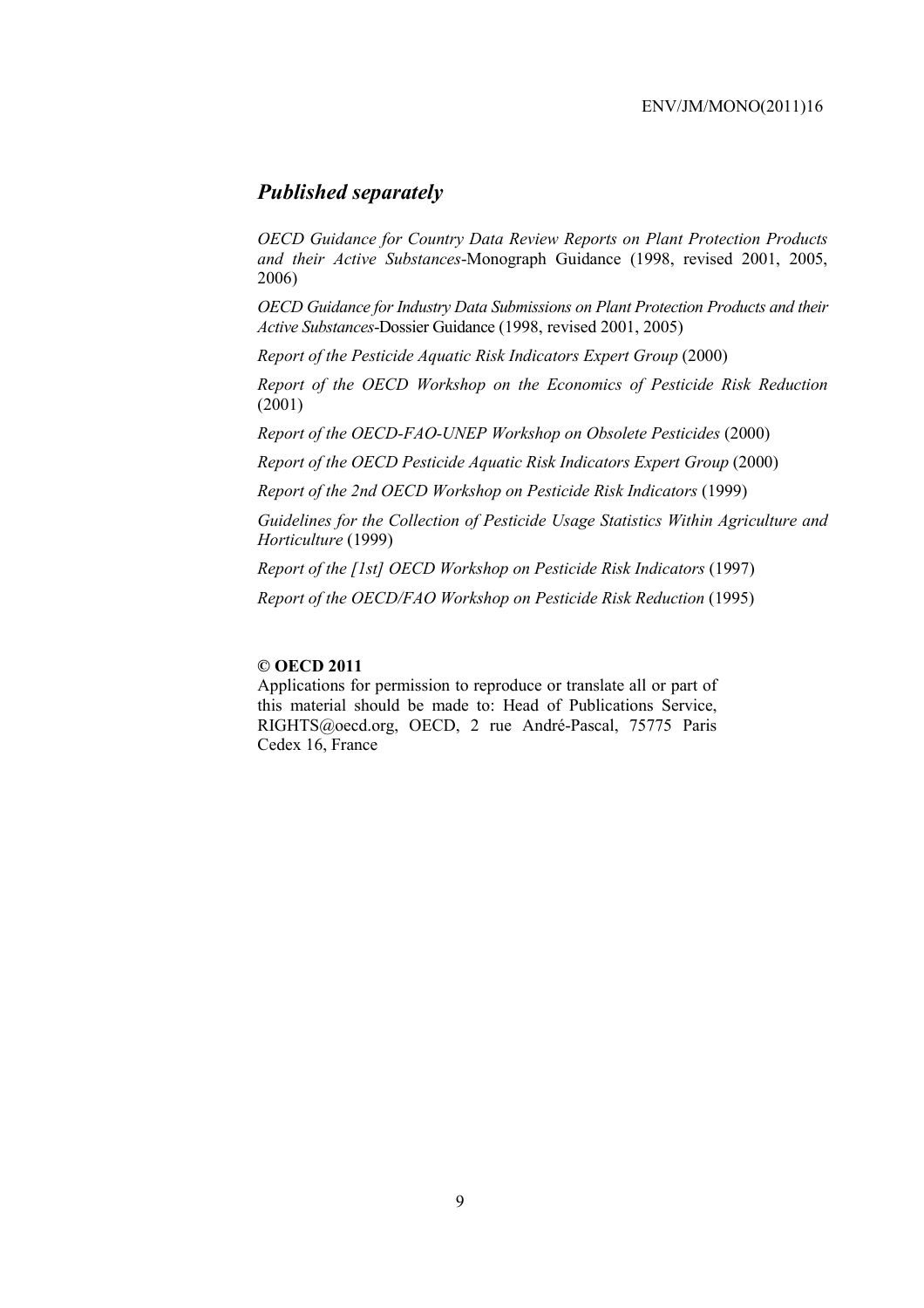#### **About the OECD**

The Organisation for Economic Co-operation and Development (OECD) is an intergovernmental organisation in which representatives of 34 industrialised countries in North and South America, Europe and the Asia and Pacific region, as well as the European Commission, meet to co-ordinate and harmonise policies, discuss issues of mutual concern, and work together to respond to international problems. Most of the OECD's work is carried out by more than 200 specialised committees and working groups composed of member country delegates. Observers from several countries with special status at the OECD, and from interested international organisations, attend many of the OECD's workshops and other meetings. Committees and working groups are served by the OECD Secretariat, located in Paris, France, which is organised into directorates and divisions.

The Environment, Health and Safety Division publishes free-of-charge documents in ten different series: **Testing and Assessment**; **Good Laboratory Practice and Compliance Monitoring**; **Pesticides and Biocides**; **Risk Management**; **Harmonisation of Regulatory Oversight in Biotechnology**; **Safety of Novel Foods and Feeds; Chemical Accidents; Pollutant Release and Transfer Registers; Emission Scenario Documents;** and **Safety of Manufactured Nanomaterials.** More information about the Environment, Health and Safety Programme and EHS publications is available on the OECD's World Wide Web site (www.oecd.org/ehs/).

*This publication was developed in the IOMC context. The contents do not necessarily reflect the views or stated policies of individual IOMC Participating Organizations.* 

The Inter-Organisation Programme for the Sound Management of Chemicals (IOMC) was established in 1995 following recommendations made by the 1992 UN Conference on Environment and Development to strengthen co-operation and increase international co-ordination in the field of chemical safety. The Participating Organisations are FAO, ILO, UNEP, UNIDO, UNITAR, WHO, World Bank and OECD. UNDP is an observer. The purpose of the IOMC is to promote coordination of the policies and activities pursued by the Participating Organisations, jointly or separately, to achieve the sound management of chemicals in relation to human health and the environment.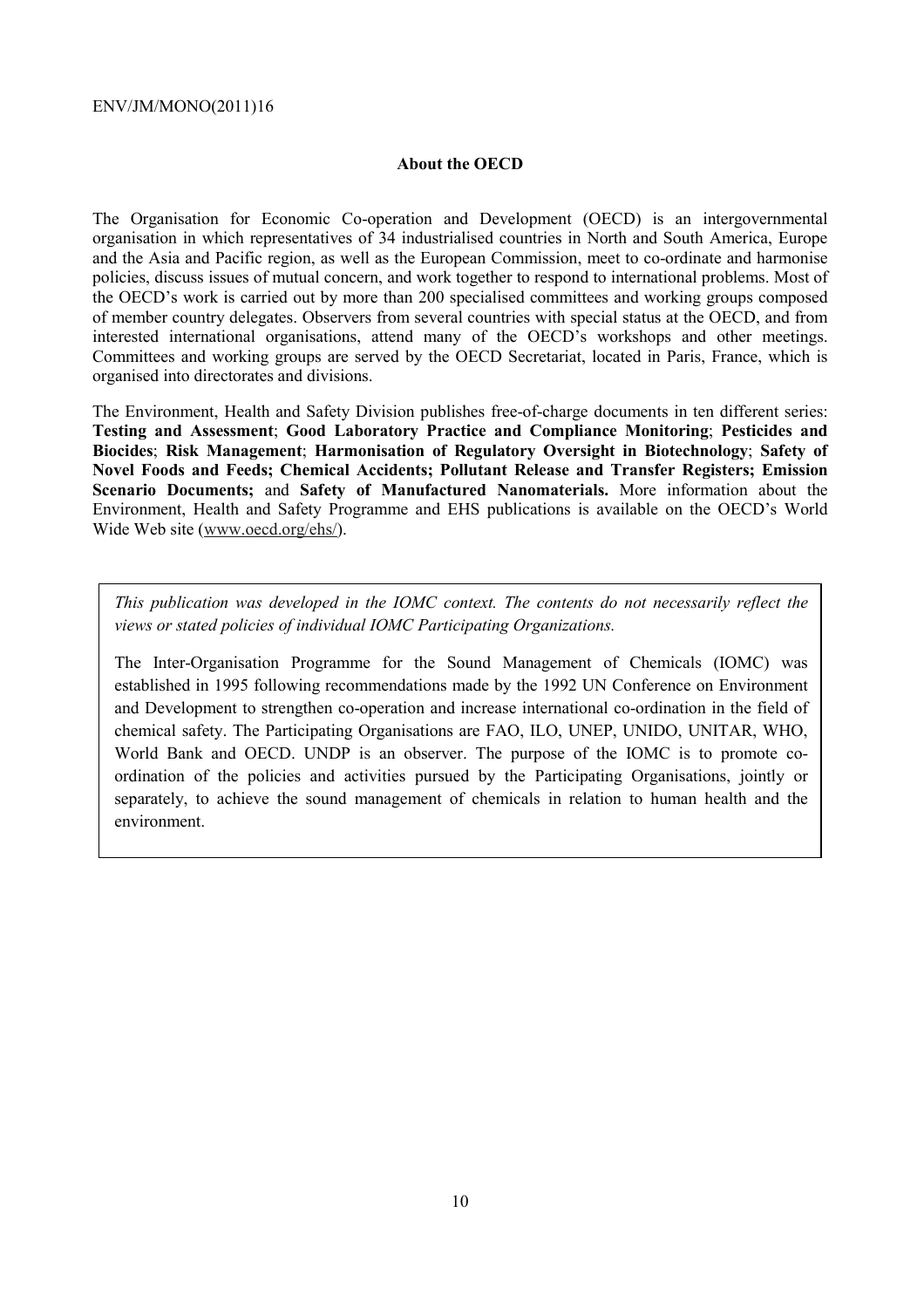**This publication is available electronically, at no charge.** 

**For this and many other Environment, Health and Safety publications, consult the OECD's World Wide Web site (www.oecd.org/ehs/)** 

**or contact:** 

**OECD Environment Directorate, Environment, Health and Safety Division 2 rue André-Pascal 75775 Paris Cedex 16 France** 

**Fax: (33-1) 44 30 61 80** 

**E-mail: ehscont@oecd.org**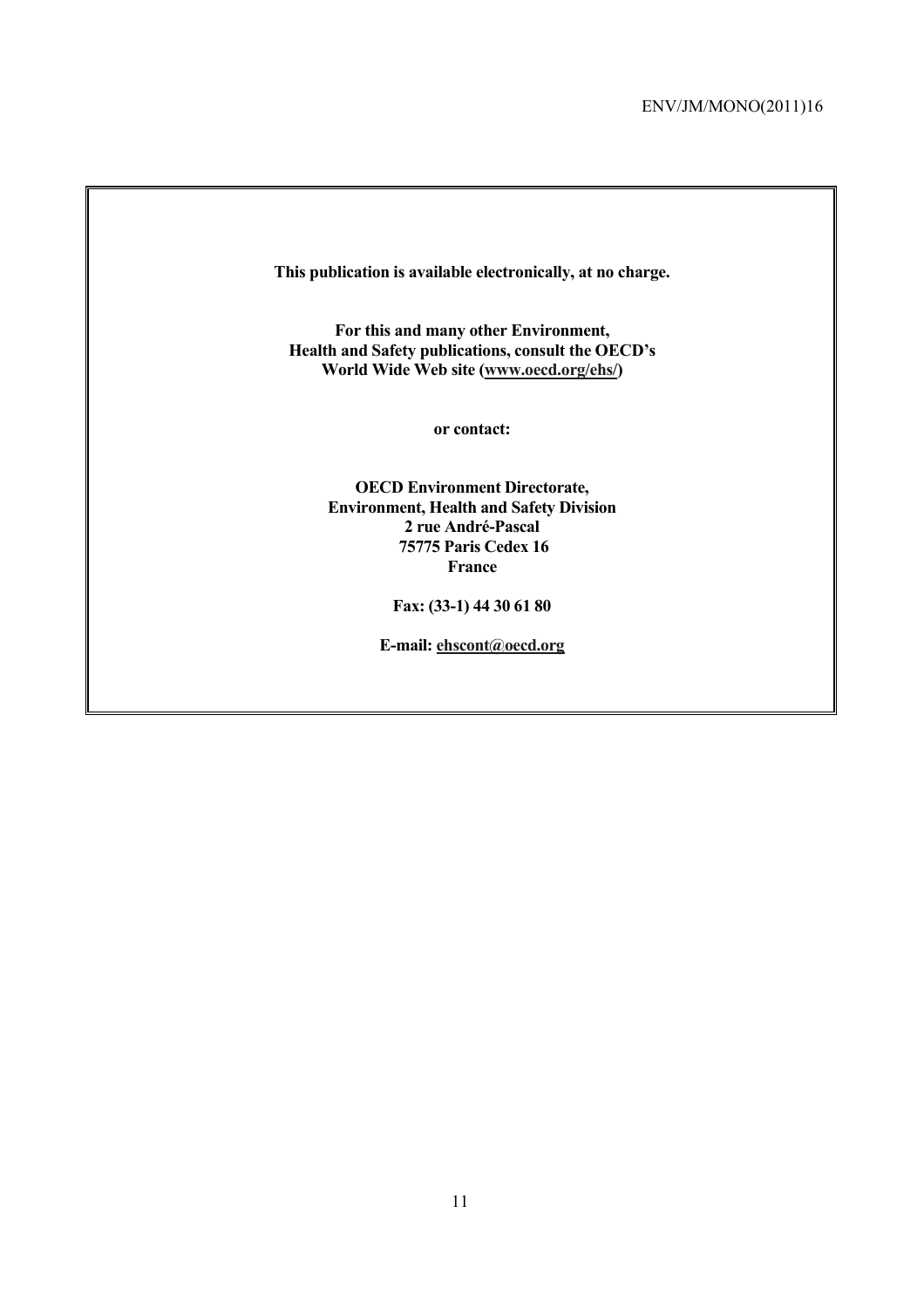#### **FOREWORD**

This document provides guidance to national regulatory authorities in providing greater incentives to encourage applicants (manufacturers/registrants) to register agricultural pesticides (including both synthetically and naturally derived products) for minor uses. This document is based upon the results of a survey conducted in 2009 by the OECD Expert Group on Minor Uses (EGMU), which detailed available incentives in OECD countries [see survey results in publication ENV/JM/MONO(2011)14].

Minor uses, including the majority of specialty crops, are the uses of pesticides where the potential use is on a scale not sufficiently large to justify registration of that use from an applicant's perspective alone, i.e. the key driver for minor uses is a lack of economic return to an applicant from registration of those uses, in particular the associated costs of generating the data required for obtaining and maintaining regulatory approval and potential liability from those uses once approved. Typically minor uses involve crops grown on a small scale (minor crops) and often are high value specialty crops. Additionally minor uses can involve uses within major crops in terms of controlling minor pests and diseases. This results in a situation where specialty crop industries are either without or are lacking sufficient access to pest control products to adequately protect those crops. The major factor hindering the regulatory approval of minor uses is a lack of data that is largely attributable to a lack of funding required to generate data. Therefore, incentives that encourage minor use registrations such as those outlined in this document may serve to alleviate some of the minor use needs.

This document is provided as guidance to countries on existing regulatory incentives available in a number of countries and additional suggestions on possible new incentives that could be explored to encourage the registration of specialty crop or minor use needs.

The development of this report was overseen by the Chair of the EGMU, Alan Norden (Australia), and was reviewed on several occasions by EGMU members as well as by delegates of the Registration Steering Group and of the Risk Reduction Steering Group, two sub-groups of the Working Group on Pesticides.

The draft guidance document was approved by the Working Group on Pesticides during its 26th meeting on 28-29 March 2011.

The Joint Meeting of the Chemicals Committee and the Working Party on Chemicals, Pesticides and Biotechnology of the OECD agreed that this document be unclassified and made available to the public. It is being published on the responsibility of the Secretary-General of the OECD.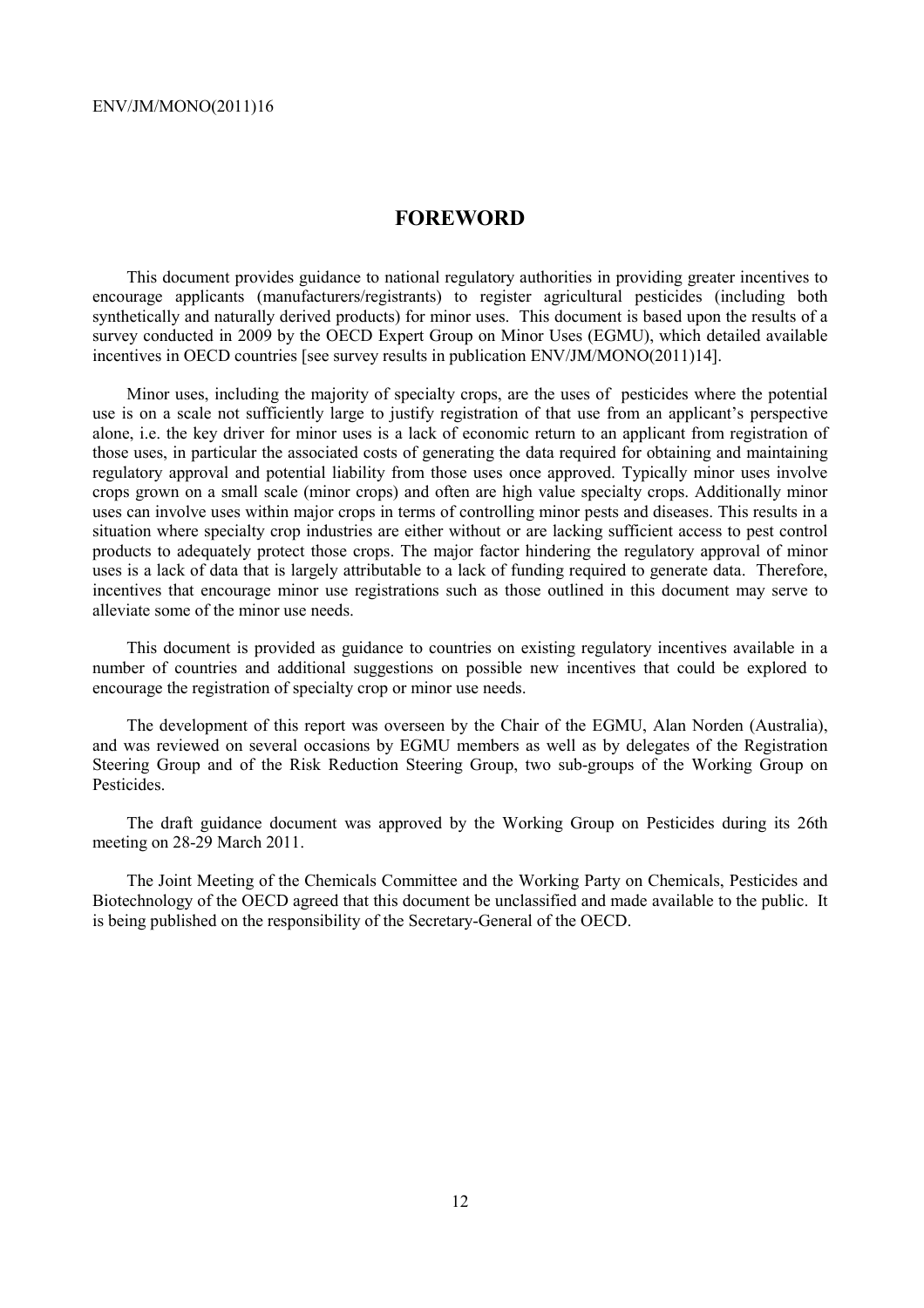## **TABLE OF CONTENTS**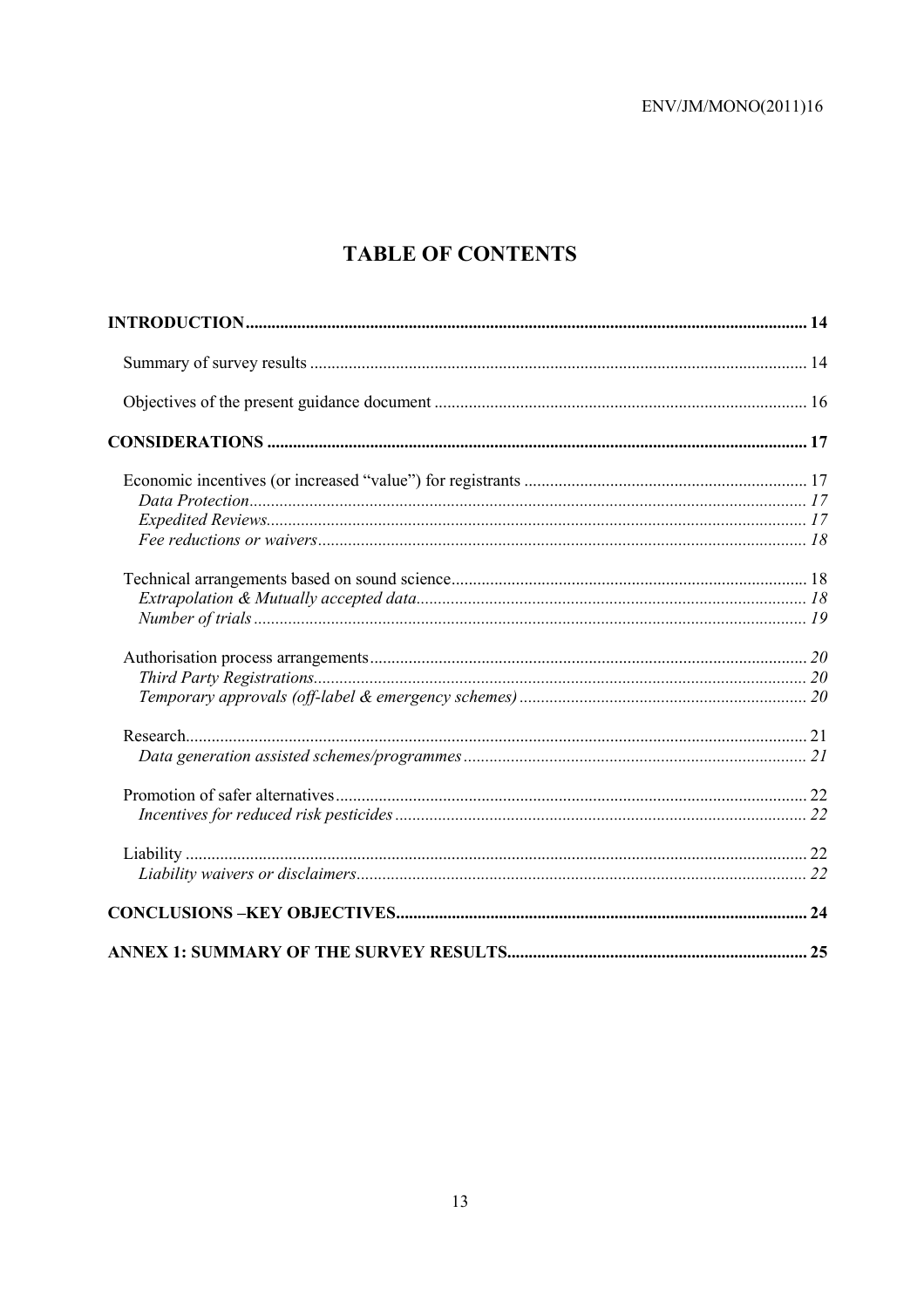#### **INTRODUCTION**

#### *Summary of survey results*

1. In response to an OECD survey conducted in 2009 to gather the extent of available incentives in OECD countries and to collect suggestions for new incentives to promote and encourage applicants (manufacturers/registrants) to register products and new uses for minor uses, responses were received from 16 member countries and CropLife International. A summary of survey results as provided by respondents is included at Annex 1 (the full survey report is available as a separate document – reference to be added here).

2. This document is based upon regulatory incentives identified by the survey and as reported by OECD countries for the registration of minor uses and is provided as guidance to national regulatory authorities in providing greater incentives to encourage applicants (manufacturers/registrants) to register new products and uses for minor uses. The survey also contained suggestions for future areas in developing new incentives for the benefit of enhancing minor use registrations and which are discussed in this document.

3. Countries have noted that the implementation of regulatory incentives have been in direct recognition for a strong need to have mechanisms that enhance, facilitate and encourage the registration of minor uses. Specifically incentives have been developed to encourage applicants to add more minor use registrations (including off label approvals), to speed the process of adding minor uses to product labels and in doing so ensuring that regulatory requirements for minor uses are comparative to the level of risk. Incentives have helped to fill gaps and increase the range of products available for plant protection on minor use crops and can also serve to enhance sharing the responsibility of addressing the needs of specialty crop growers. In some countries such as Germany, incentives are being used for nearly every minor use approved and are used extensively for off label/third party uses (i.e. uses not contained on the registered label or applied for by other parties than the product registrant). Incentives are generally used by government or public organizations (like the US IR-4 Project), but with more limited use by companies. However, companies are increasing their use of these incentives because of the greater value of data protection and waivers that are provided by some countries. However consensus is that more incentives are needed to further encourage minor use registrations.

4. The survey noted that there were two main areas where regulatory incentives are provided to support or encourage minor use submissions by applicants. These included data protection extensions and fee waivers or reductions. Many countries reported that they did indeed provide some type of fee waiver for minor use registrations. These ranged from submission fees being totally waived for all possible applicants, if the intended use(s) is (are) of public interest (to show the real extreme), or partially waived if a manufacturer or applicant made the submission. Although many European countries reported that they may or may not have such an incentive, they all indicated that when the new EC regulations are put into place, they will have fee waivers available for manufacturers if they provide registrations for minor uses.

5. Many countries that have fee waivers also provide an extension of the exclusive use of data period or extend data protection period. European countries reported that the new EC regulations will also provide extended data protection when registrants make minor use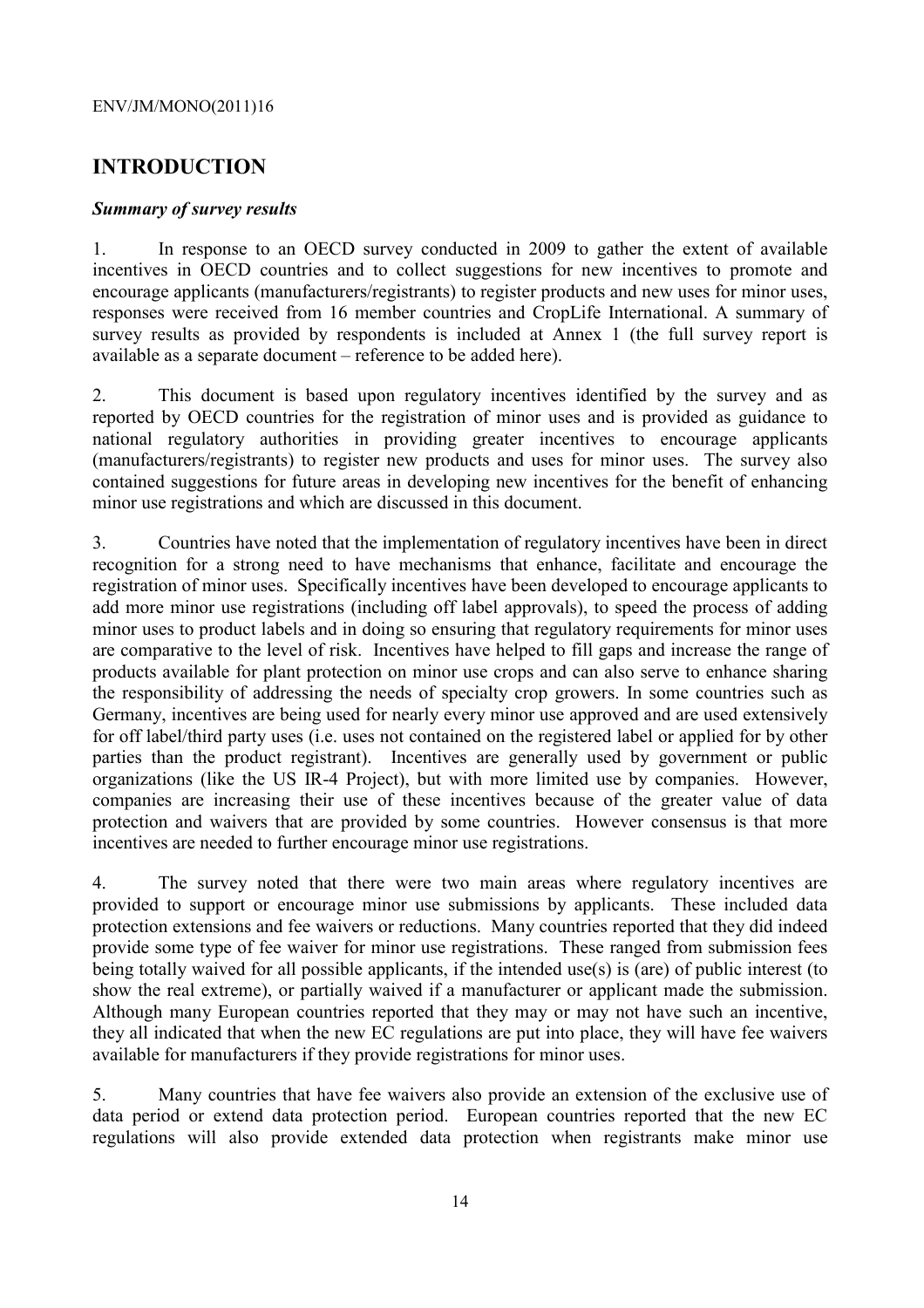submissions. In most cases where data protection is provided it has been extended by three to five years in addition to the original time period (usually 10 years).

6. Few countries indicated that minor uses were reviewed on a "fast track" compared to reviews for standard submissions. In countries where "off label" uses or emergency uses are allowed, they are considered expedited reviews, however they are also often only temporary approvals. Data waivers are generally not provided for minor use registrations, however in many cases greater flexibility is provided via mutually acceptable data (perhaps data from another country) or through the use of data extrapolations (or crop and pest groupings) to allow minor use registrations.

7. There are very diverse approaches amongst countries and regions as to the degree of government-funded programmes for minor uses. In some cases such as in the United States and Canada, there are programmes specifically established, designed and funded by the government to generate data for minor uses and these programmes generate the majority of data for minor uses in North America. In other cases there are "shared" programmes where the government and registrant share the cost of generating data. In nearly all cases there was very limited support for minor use approvals being provided (funded) solely by growers.

8. In many countries minor use labels can be carried by a "third party" i.e. not the main registrant for the product. This may be another registrant or a grower group that coordinates and maintains the product label for that given use. Many countries and their regulators do take advantage of existing data, including data from another country. There are also many countries and minor use programmes that use "data mining" to provide the supporting information for minor use submissions by seeking out data available internationally, both within the public and private domain.

The survey report concluded with the following recommendations:

- (i) Member countries when considering the development and implementation of regulatory incentives for minor uses should utilise the report in considering options.
- (ii) The Working Group on Pesticides through its Risk Reduction Steering Group (RRSG) & Registration Steering Group (RSG) and the Expert Group on Minor Uses should consider based upon the finding of this survey the development of a guidance document on regulatory incentives for the registration of minor uses.
- (iii) Regulators and industry should continue to;
	- a. progress and maintain dialogue and information exchange on the successful implementation of regulatory incentives, and in doing so continually
	- b. review existing incentives, explore improvements in existing incentives and opportunities for new incentives.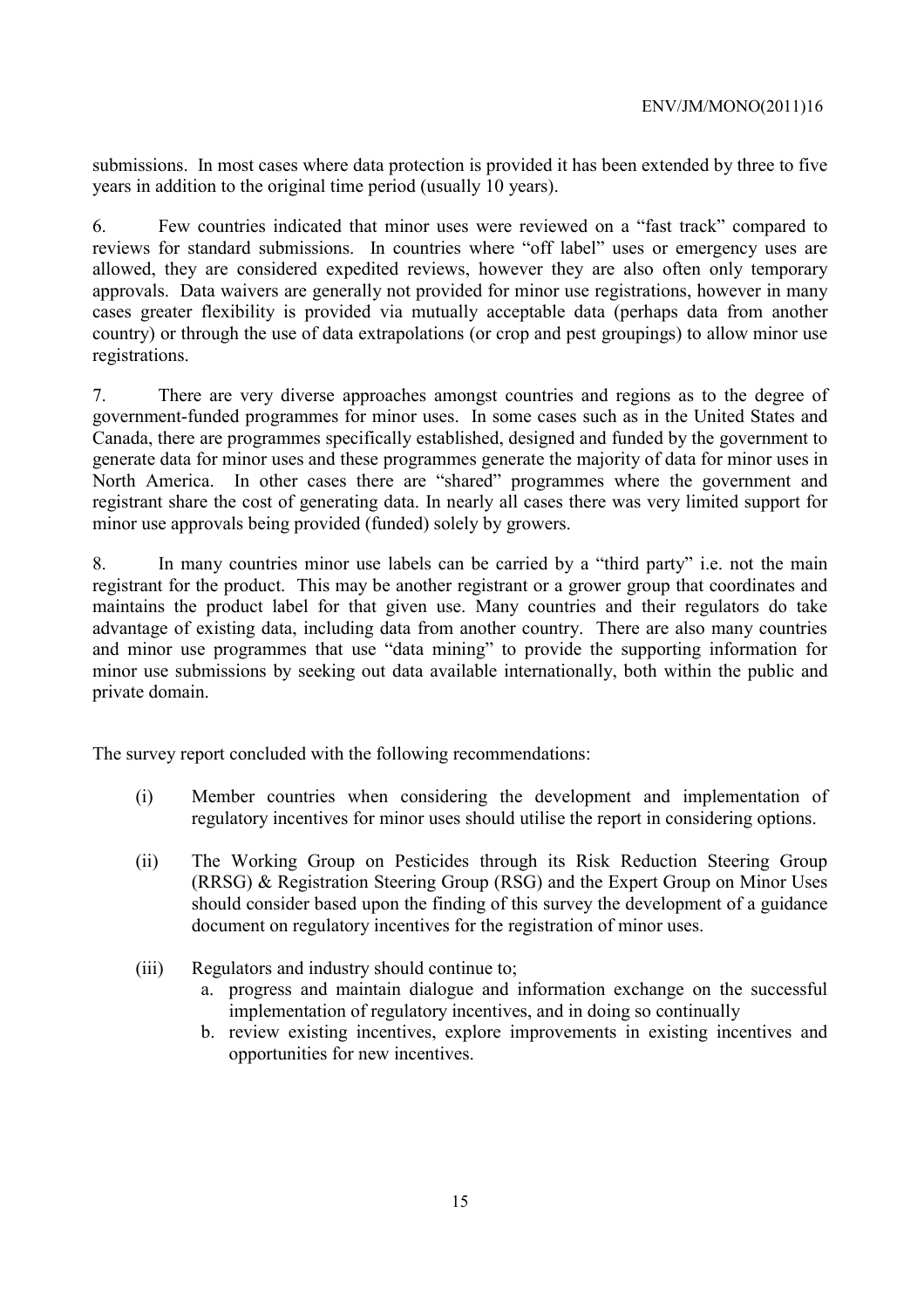#### *Objectives of the present guidance document*

9. This document is provided in response to the second recommendation of the abovementioned survey on the development of a guidance document and serves to further enhance delivery of the other two recommendations. It briefly discusses the various different aspects of incentives that are typically utilised including;

#### **Economic incentives (or increased "value") for registrants**

- Data protection
- Expedited reviews
- Fee reductions or waivers

#### **Technical arrangements based on sound science**

- Extrapolation and mutually accepted data
- Number of trials

#### **Authorisation process arrangements**

- Third party registrations
- Temporary approvals (off-label & emergency schemes)

#### **Research**

• Data generation assisted schemes

#### **Promotion of safer alternatives**

• Reduced risk incentives

#### **Liability**

• Liability waivers/disclaimers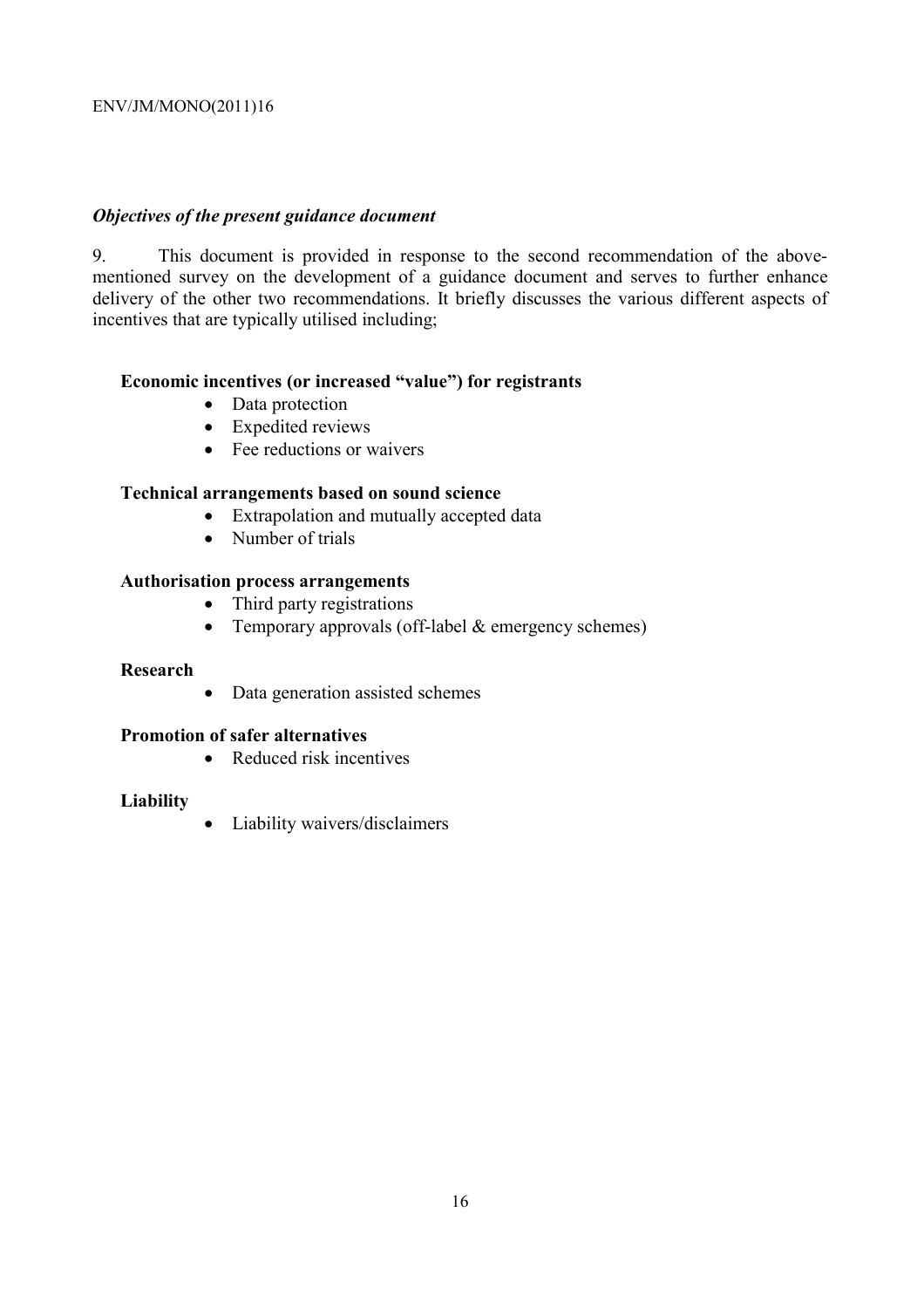#### **CONSIDERATIONS**

#### *Economic incentives (or increased "value") for registrants*

#### *Data Protection*

10. The regulatory costs associated with registering new pesticide products and their uses can be significant, in particular the costs of generating the necessary data. To provide recognition for, and encourage innovation in the registration of new products and their uses, many countries have implemented, through legislation, intellectual property protection to data submitted in support of registrations. The outcome being the provision of an identified number of months or years of data protection/exclusivity to the product registrant (data submitter). In these cases, only registrants who have access to the data are allowed to register the product and/or use pattern. Other registrants seeking similar regulatory approval must either generate their own data or compensate the data owner. Data protection is typically provided for all uses registered and periods of protection differ between member countries although they are typically in the order of between 8 and 11 years.

11. In addition to standard data protection and the periods provided, some countries have introduced increased periods of data protection for the registration of minor uses. Whilst the minor use registration in itself may still remain unattractive from an economic perspective, by registering the minor use, data protection can then be applied (extended) to all registered uses, making the minor use registration more economically attractive by the additional returns provided through exclusivity attained in other major crops on the label. To benefit from this and enhance the attractiveness of minor uses to registrants, additional periods of protection to those noted above are permitted for registrations of minor uses. The additional periods of protection provided are often in the order of between 3 and 5 years, or in other words extending the period of protection up to between 11 and 14 years. Each additional year of data protection is usually subject to the registration of a defined number of minor uses, these are typically somewhere between 3 and 5 minor uses for each additional year of protection.

#### *Expedited Reviews*

12. In many countries regulatory assessments of minor uses are subject to the same assessment timeframes and procedures as other 'major' uses seeking registration. Only when emergency uses are needed (for both minor uses and major uses) are expedited reviews provided. In these cases only a temporary use approval may be granted, with the ongoing use approval if required still subject to standard registration procedures.

13. In the survey conducted by OECD EGMU, some countries have suggested that more needs to be done to provide minor use solutions in a more timely manner, which would then tend to suggest that further examination of review timelines may provide benefits for nationally or regionally prioritised minor uses. Furthermore, it may be also worthwhile considering if expedited reviews for minor uses may also make them more economically attractive to registrants. This may be possible where a registrant is seeking expedited access to market (approval) for a major use and where a minor use if included in the same submission could provide the access to a shorter assessment timeframe. Such a 'reward' or acknowledgement for registering the minor use may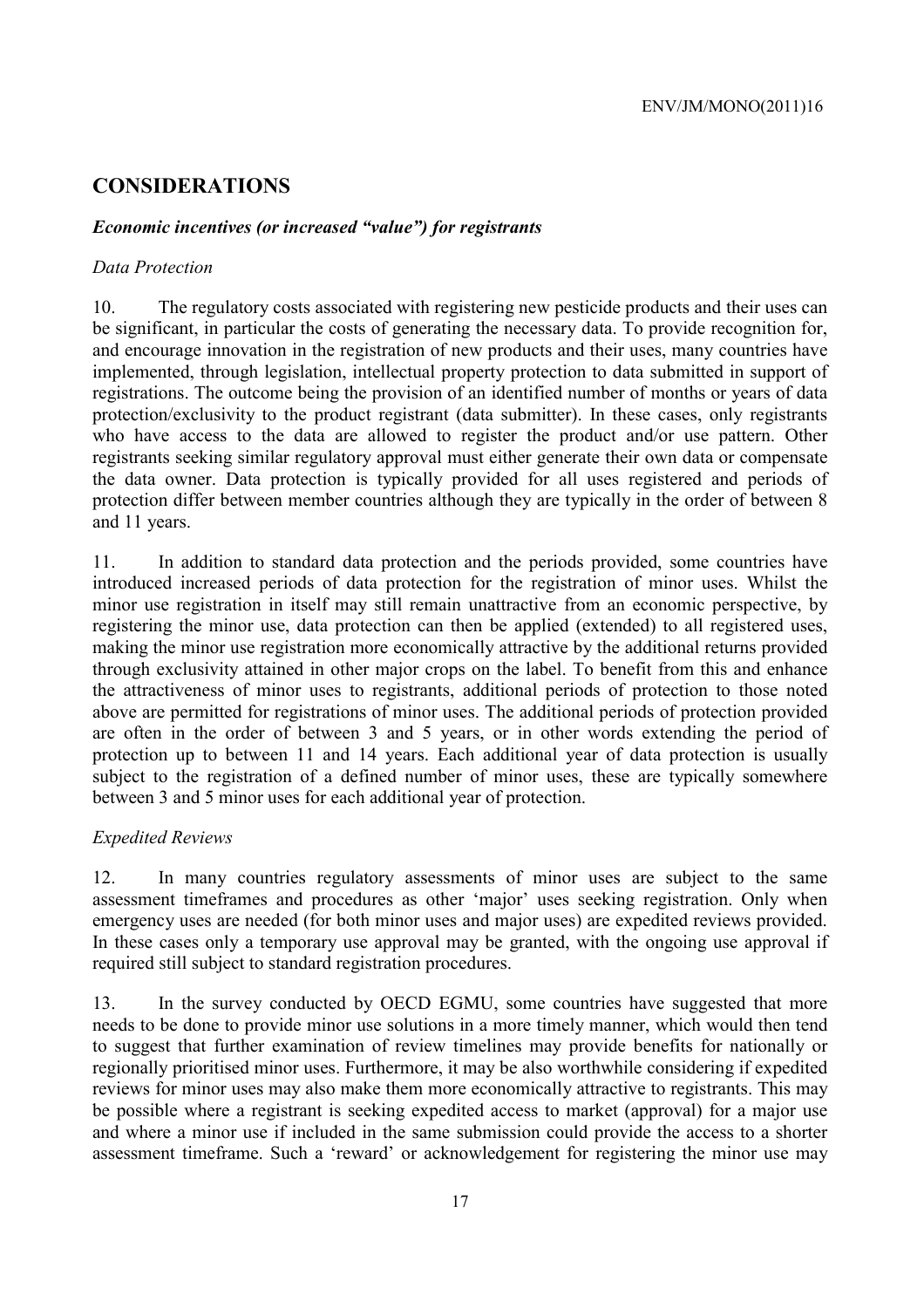have similar benefits as does data protection, where the economic benefits are actually attributable to a major use but have a pre-requisite of requiring the minor use to attain it. It is however important that the regulatory risk assessment is conducted to the same rigour as standard registration assessments to ensure that the proposed use meets legislative requirements including human health and environmental safety.

#### *Fee reductions or waivers*

14. Most countries have implemented fee reductions or waivers to enhance the registration of minor uses noting that the economic costs of registering minor uses can be a major factor hindering their approval. Whilst costs of data generation generally far outweigh regulatory assessment costs, these provisions are seen to lessen the overall costs to some extent and are seen as a government support for minor uses.

15. Reductions or waivers may be applied to all uses be they submitted by a third party or by the registrant, or in some cases may only be applied to third parties including nationally recognised minor use programmes and are not applicable to registrants. Off-label approvals sought by third parties, emergency uses or other uses that are deemed in the public interest are generally at a reduced or nil fee.

16. In other cases there may also be provisions for registrants to seek a graduated fee or reduction against standard registration fees, and can also be on the basis of the registrant demonstrating through documentation low sales figures/volumes from the use prior to and/or following registration for a number of years. These provisions are typically subjected to a predicted calculation of likely economic return versus the regulatory assessment cost for a period extending into the initial years of registration (i.e. 3 years).

#### *Technical arrangements based on sound science*

#### *Extrapolation & Mutually accepted data*

17. Most countries utilise the concept of data extrapolation, be that in residues, efficacy and/or crop safety and worker protection (occupational health  $\&$  safety). In addition to this, many countries also accept within limitations the use of data generated in other regions globally and typically where it can be demonstrated that the data is relevant to the region where the use is being sought, either by consideration of geography, climate, soil, agronomic growing conditions and a comparable use pattern.

18. In addition to extrapolation and use of international data, there is also often a lower number of trials required for minor uses (or minor crops) and generally these are in the order of between 50-75% reduction in the number of trials required compared to the registration of a major use. This is often a reflection of the fact that the product is evaluated precisely with the normal authorisation and for minor uses it only must be proved that they are similar to the uses of the basic authorisation. Combining data internationally would more than likely provide a more robust data set for these commodities overall.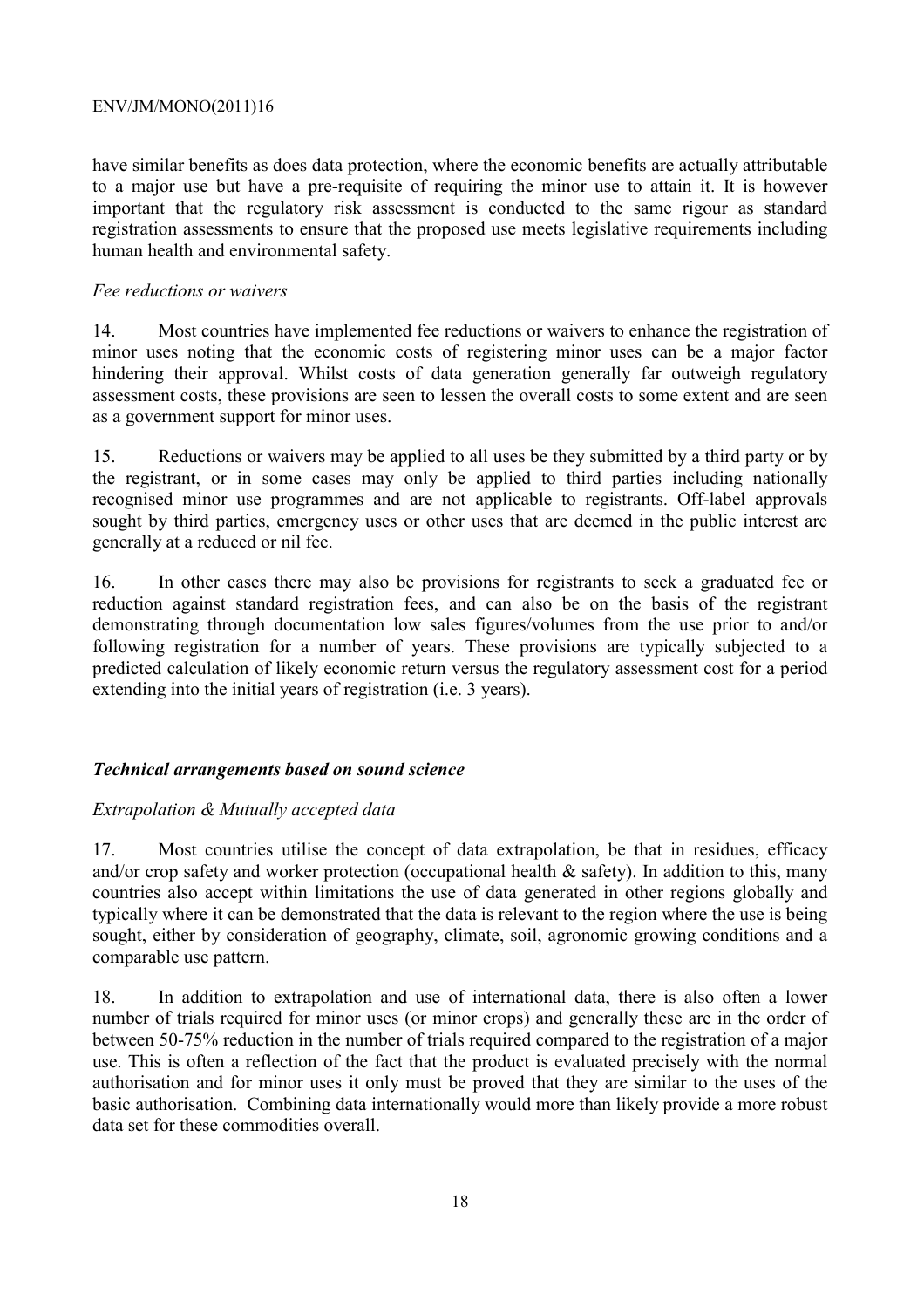19. To enhance these possibilities, many countries have published tables of crop and pest groupings that also outline in what commodities often referred to as 'representative crops' data must be generated in to attain registration for an entire crop group. The most notable of these are the activities of the International Crop Grouping Consulting Committee (ICGCC) convened by the United States IR-4 Project. ICGCC submissions are utilised in proposed changes to both crop groups utilised by US EPA and also in current work of Codex Committee on Pesticide Residues (CCPR) review of the *Classification of Food and Animal Feeds*. Historically, crop groups have been used extensively in the field of residue data generation and assessment, although increasingly more work is being done in the areas of efficacy and crop safety. Recently the European and Mediterranean Plant Protection Organisation (EPPO) has released a number of documents on data extrapolation for minor uses, including the provision of extrapolation tables for specific crop groups and their pests/diseases. Further work in this area will serve to enhance the registration of more minor uses and ensure regulatory assessments are conducted at a level comparative to their risk when compared to registered major uses.

20. Additionally under European Regulation (EC) 1107/2009 concerning the placing of plant protection products on the market, a '*risk envelope approach*' is being developed in the European Union. The 'risk envelope approach' is based on a so called 'worst case scenario assessment', the scenario may differ for each risk assessment criterion that is taken into consideration when evaluating a plant protection product such as, physical/chemical; worker/operator protection; residue; environment or efficacy. Within a group of plant protection products (with the same active substance) and uses, for each of the relevant risk assessment criteria a given use that represents the worst case is included. There can therefore be different uses for the different risk assessment criteria/aspects. If the GAP (Good Agricultural Practice) of a minor use that is sought for, fits into the GAP of the worst case scenario assessment already undertaken, the assessment covers all (minor) uses with an equal or less impact. The advantage of this approach is that a reduction can be achieved in reviewing and assessing new uses where the risk is less than that already accommodated. For example when an application is made for an extension for a minor use and it fits the risk envelope approach, an authorization could be granted without further data requirements, as the authorization is mirrored against the initial application for that plant protection product. However, the approach is not applicable for the assessment of MRLs.

#### *Number of trials*

#### National/regional approach to number of trials

21. The Residue Chemistry Expert Group (RCEG) of the OECD's Registration Steering Group is concurrently developing a *Guidance Document on Crop Field Trials*. Currently this draft document is recommending up to as much as a 40% reduction of domestic trials when an application is submitted as a Global Joint Review (GJR) and a study is conducted globally and as much as 50% of the total number of trials necessary in one country/region may be replaced by trials from another country/region, provided that these trials correspond to the critical GAP and the production conditions, i.e. the comparable cultural practices. This document also contains guidance regarding crop grouping and extrapolation when conducting residue studies. It is expected that the guidance document will be released sometime in 2011.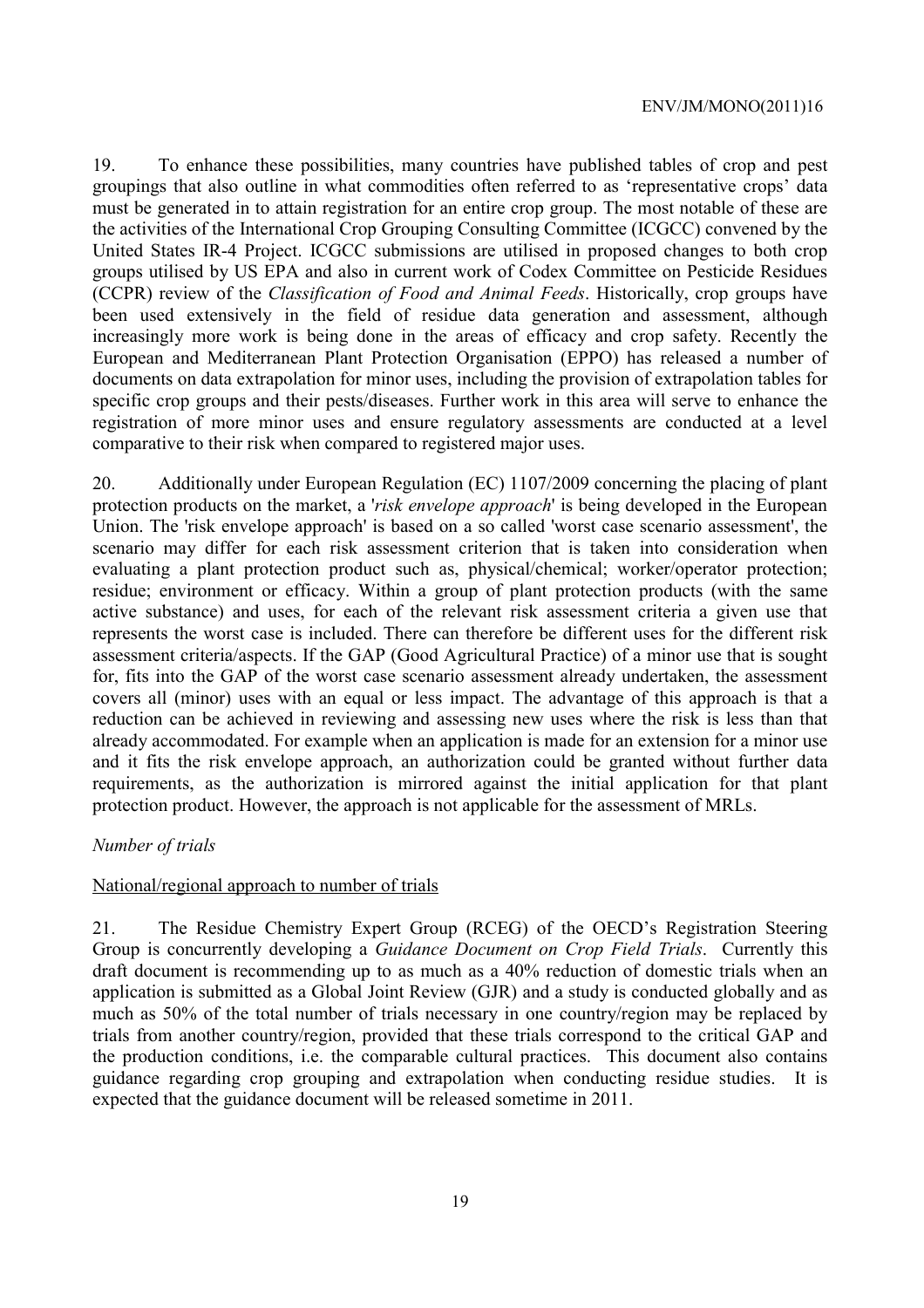#### *Authorisation process arrangements*

#### *Third Party Registrations*

22. Standard regulatory procedures require that an application for registration of a new product or new use be submitted by the product manufacturer/registrant. Some countries operate schemes where persons other than the registrant (termed - *third parties*) may seek to have minor uses considered for approval. This may include submissions seeking registration (on-label) or offlabel approvals.

23. For registration (on-label), third parties may make regulatory submissions that are assessed by the regulatory agency(ies), and if supported, product registrants may then seek to have those uses labelled or the third party may maintain the label for the given use. In some cases, it is a requirement that the registrant must submit their proposed new label at the same time as the third party submission is lodged. It is therefore beneficial for the third party to ensure contact is made with the registrant prior to submission.

24. For countries with off-label approvals, third parties may also make regulatory submissions for assessment by the regulatory agency(ies). If supported, these approvals are authorised via the issuance of a document separate to the official (or approved) product label, which outlines the approved use pattern and typically have a defined period in which they are approved.

#### *Temporary approvals (off-label & emergency schemes)*

25. In addition to standard registration procedures, several countries also operate schemes that can allow approvals to be granted for off-label use. These mechanisms are utilised not only for minor uses but also to allow rapid responses to emergency needs.

26. Off-label provisions are provided generally to third parties where the registrant is not interested in seeking registration, including not only the data required but also the administrative regulatory effort required to compile and lodge submissions. Approvals granted by these mechanisms are typically time-limited and may in some cases also be temporarily approved with requirements on the provision of additional data during the life of the approval.

27. In some cases, temporary approvals may be granted based upon international data alone and requirements may then exist for local data to be generated during the term of the initial approval. In some cases these approvals can be a preliminary step in progressing the use to registration and in doing so provide users with temporary relief to identified priority needs whilst allowing minor data gaps to be addressed in the provision of local data and enabling field observations to be made in areas such as efficacy and crop safety. Such mechanisms enable use under real field conditions that can often provide registrants with an increased assurance in these areas in addition to, or in replace of small scale field trials that may facilitate their confidence from a liability perspective in registering a minor use. Third parties, in determining options and prior to making submissions, should discuss possible identified solutions (products and their uses) with registrants to identify those uses that are most likely to be supported by registrants and facilitate those uses proceeding to registration.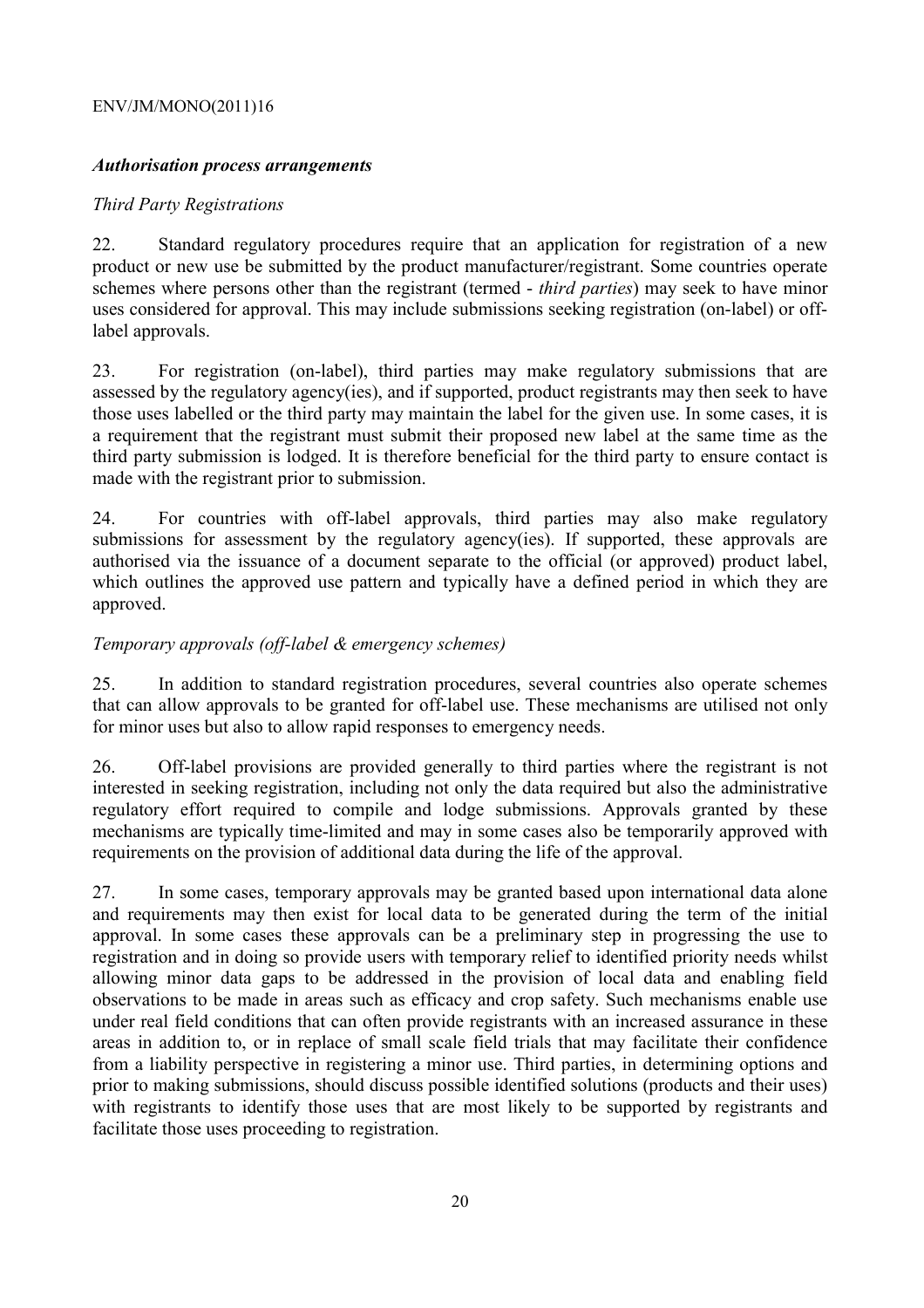28. Off-label schemes that operate in some countries include those in the United Kingdom that are referred to as *Specific Off-Label Approvals* (SOLA) and in Australia that are termed *Minor Use Permits*.

#### *Research*

#### *Data generation assisted schemes/programmes*

29. Several countries have developed dedicated minor use programmes that are specifically designed to work with grower groups and registrants in undertaking the necessary data generation and making of regulatory submissions. These programmes may function entirely based upon government funding and/or may contain a level of co-investment between government, growers and registrants. Often times the government funds are needed to leverage private funds. In some countries grower groups have mechanisms available that generate funds through grower levies on production levels and which in turn are utilised to invest in various activities relating to research and development including data generation for minor uses.

30. These programmes are considered critical and in some cases may be the only mechanism to drive solutions for many minor uses that are not economically attractive to registrants. The most successfully recognised of these programmes is the United States IR-4 Project that has operated since 1963. In that time the programme has achieved over 10,000 approvals for use on food crops and another 10,000 on non-food ornamental crops. The IR-4 Project is internationally recognised as a model programme for other countries seeking guidance on the development of national programmes, in processes of identifying, prioritising and generating data for minor uses.

31. Most if not all programmes that operate have a significant involvement and presence of growers, University and other public personnel (Agricultural Departments) that assist in the identification and allocation of funds to priority needs, typically on an annualised basis. Programmes also ensure that they have close interactions with both the regulator and registrants in ensuring that projects undertaken are supported and conducted in a way that ensures that appropriate data are generated to satisfy both. In addition to generating data and making regulatory submissions, such programmes have also been very successful in engaging with regulators and registrants and in progressing many of the solutions or tools required to enhance the registration of minor uses and lessen the regulatory burden. These activities include championing the development of regulatory guidelines for minor uses, including the development and proposals of guidance's in areas such as crop grouping and data extrapolation and sharing.

32. Programmes are either operated by government departments or by contract or specialised providers at the specific request of grower groups.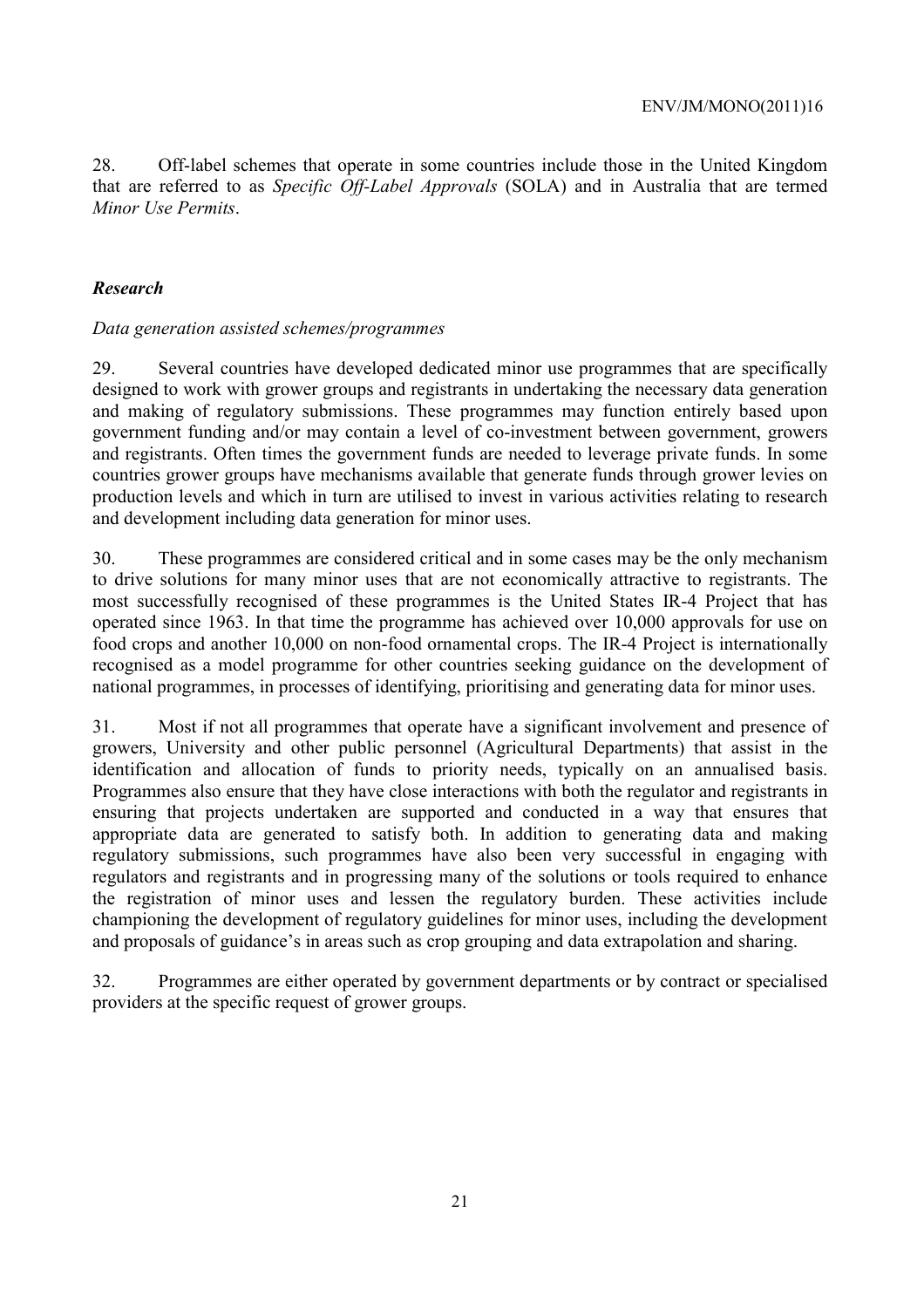#### *Promotion of safer alternatives*

#### *Incentives for reduced risk pesticides*

33. Some countries operate mechanisms that provide incentives for the registration of reduced risk pesticides, including biopesticides. These incentives may include fee reductions or expedited reviews. In some cases reported in the minor use survey conducted by OECD, it was proposed that such incentives should be examined in more detail for their benefit to enhance minor uses and whether or not complementary incentives that involved reduced risk or biopesticides and minor uses should be subject to even greater incentives. This could be particularly relevant as regulators are increasingly placing pressure on older chemistries through re-registration procedures and where registrants due to a lack of economic return do not support the re-registration of many minor uses.

#### *Liability*

#### *Liability waivers or disclaimers*

34. Liability from the registration of minor uses is an economic disincentive for many registrants, and in some cases may be one of the leading decisions in not seeking registration of a particular use. These decisions may not be for real but are for reasons of perceived or more correctly unknown risk. Many minor uses involve high value speciality crops where the low sales volume likely may far outweigh the potential economic liability from a use should there be problems with lack of efficacy or perhaps more concerning crop safety/damage following the use of a product. In cases where problems arise, liability costs in compensation cases can far outweigh the likely returns and for these reasons alone some registrants may choose not pursue registration.

35. To alleviate this disincentive, some countries have outlined that uses such as third party authorisations sought and off-label uses are at the risk of the end user, and commonly the registrant is still liable for other components of the product such as its quality (formulation/composition) and its risks to human health and the environment. These provisions may come in the form of general liability waivers or via the ability for the registrant to place a label disclaimer on certain uses, either at their choosing or in response to a third party registration that they may be willing to support (label).

36. It is however unclear what standing some of the provisions provide legally and in many cases there are no case studies of those being challenged in legal proceedings, so whilst the status quo may appear to be working, registrants continue to express a high level of uncertainty in this area. It may therefore be prudent for governments to examine the legal implications and status of such provisions and, if required, implement these in law to either provide exclusion of this liability or to ensure that it is capped at an appropriate level commensurate to the return from that use. Alternatively, some have suggested that schemes could be established that may allow funds to be centrally collected and available to compensate in situations of unexpected damage. In these cases, it has been muted that funding arrangements could be similar to those designed for the establishment and operation of minor use programmes via collaboratively contributions from growers, governments and the registrant community.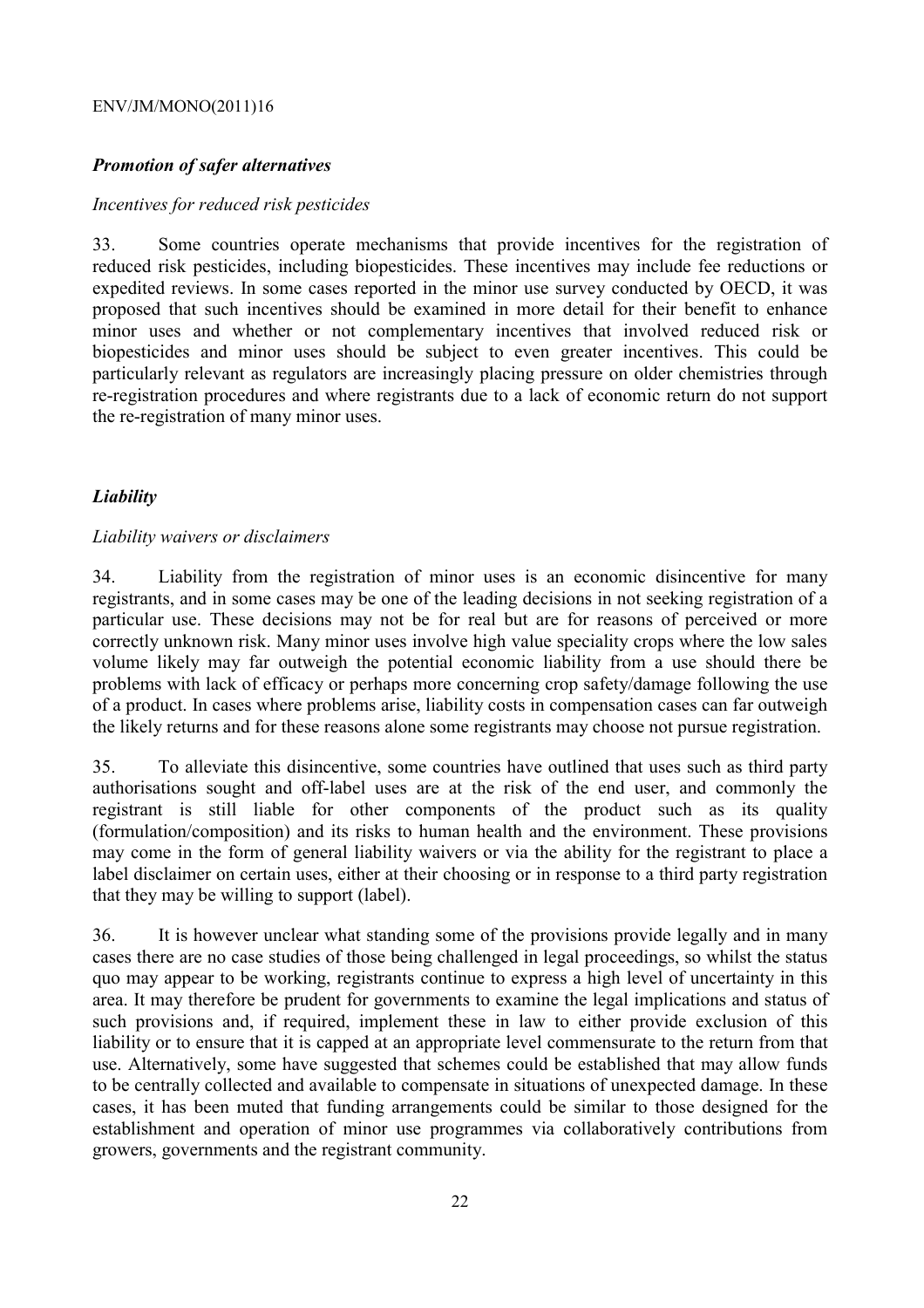37. Regulators, governments, growers and registrants need to conduct further dialogue and explore issues in this area and attempt to strike a reasonable and sensible balance, particularly if the approval of uses is being made at the request of end users, and where those liability provisions may only be extended into areas such as efficacy and crop safety.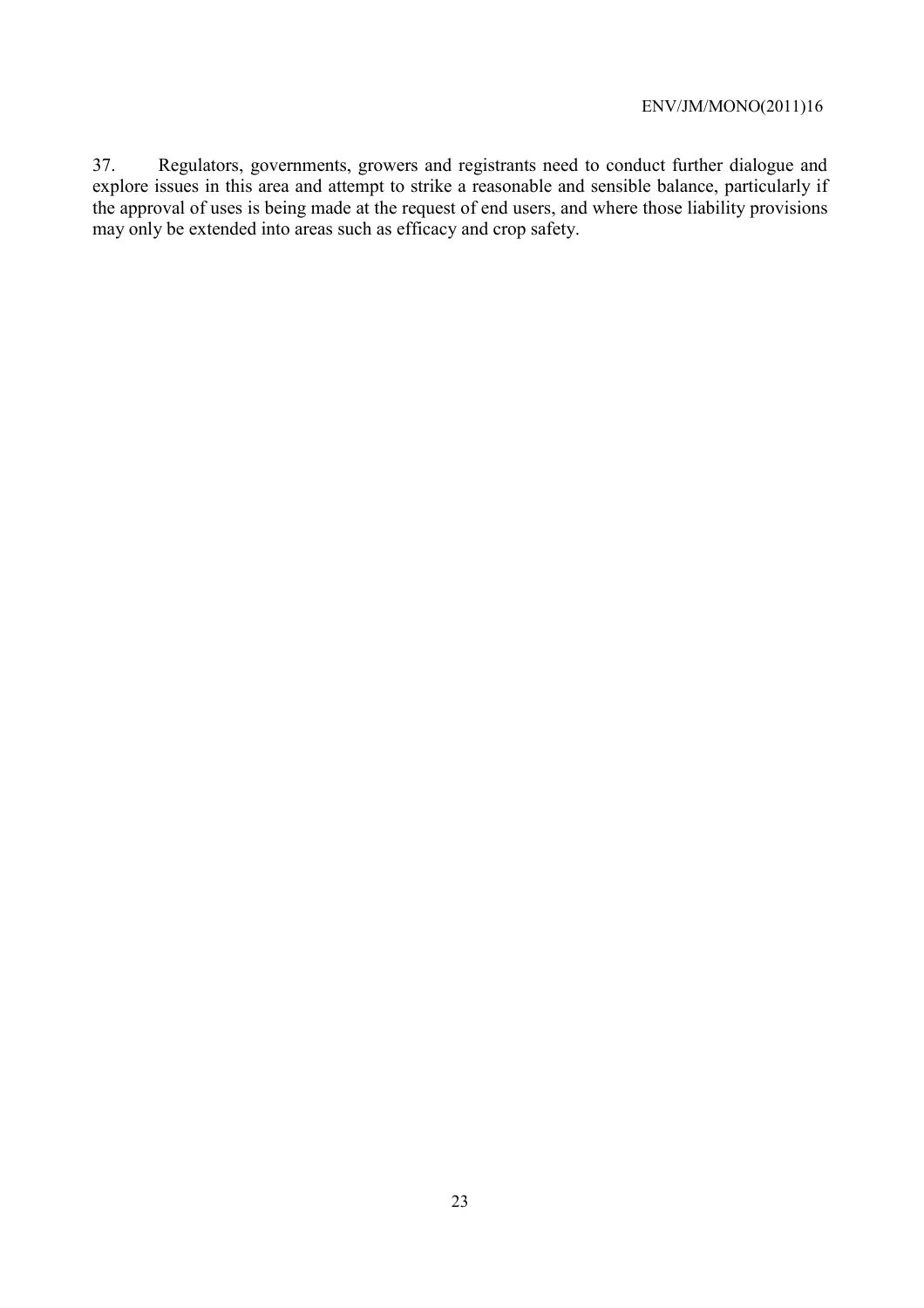#### **CONCLUSIONS – KEY OBJECTIVES**

38. The need for and recognition by governments to adopt approaches that facilitate regulatory approvals for minor uses are evident and increasing. There are several key objectives that should be recognised and taken into consideration when developing new approaches and regulatory incentives designed to facilitate the authorization of minor uses.

- 1. Countries should familiarise themselves with recommendations for defining minor uses as outlined in the *OECD Guidance Document on Defining Minor Uses of Pesticides* (OECD (2009), Series on Pesticides No.49) and seek to develop regulatory incentives complementary to those definitions.
- 2. Regulatory risk assessments and data requirements should remain independent from minor use definitions, although incentives may be developed that reduce the regulatory burden in certain data requirements where it is scientifically acceptable to do so, through the use of extrapolation and/or mutually accepted data.
- 3. Incentives should be designed to facilitate the necessary research, development and registration of new uses and, in doing so, should encourage products and uses that address national or regional objectives such as those associated with reducing the risks of pesticides, including those that enhance the sustainable use of pesticides and the adoption of practices such as Integrated Pest Management (IPM).
- 4. Mechanism(s) should be designed specifically with the intention of increasing the 'value' a registrant may associate with the registration of a minor use whilst reducing any unnecessary regulatory burden in that process. 'Value' may not necessarily be associated with likely economic return from registration of that minor use, but may be associated in other ways.
- 5. Whilst a number of commonly accepted approaches are utilised in several countries, such as data protection, fee waivers and data extrapolation, these alone may not provide sufficient incentive for the registration of minor uses. Countries should also consider developing new and/or complementary approaches to raise the 'value' a registrant may associate from the registration of minor uses. For example many countries have or are considering the establishment of national programmes that work directly with affected producers to prioritise needs, generate data and make regulatory submissions. In addition to the establishment of these programmes it is recognised that complementary regulatory incentives can enhance the registration of minor uses from those programmes/schemes. Where a registrant may still not associate economic value with a minor use to justify registration, countries should have in place regulatory mechanisms that allow for third party and/or temporary authorisations to be considered and where the liability from such uses are clearly outlined.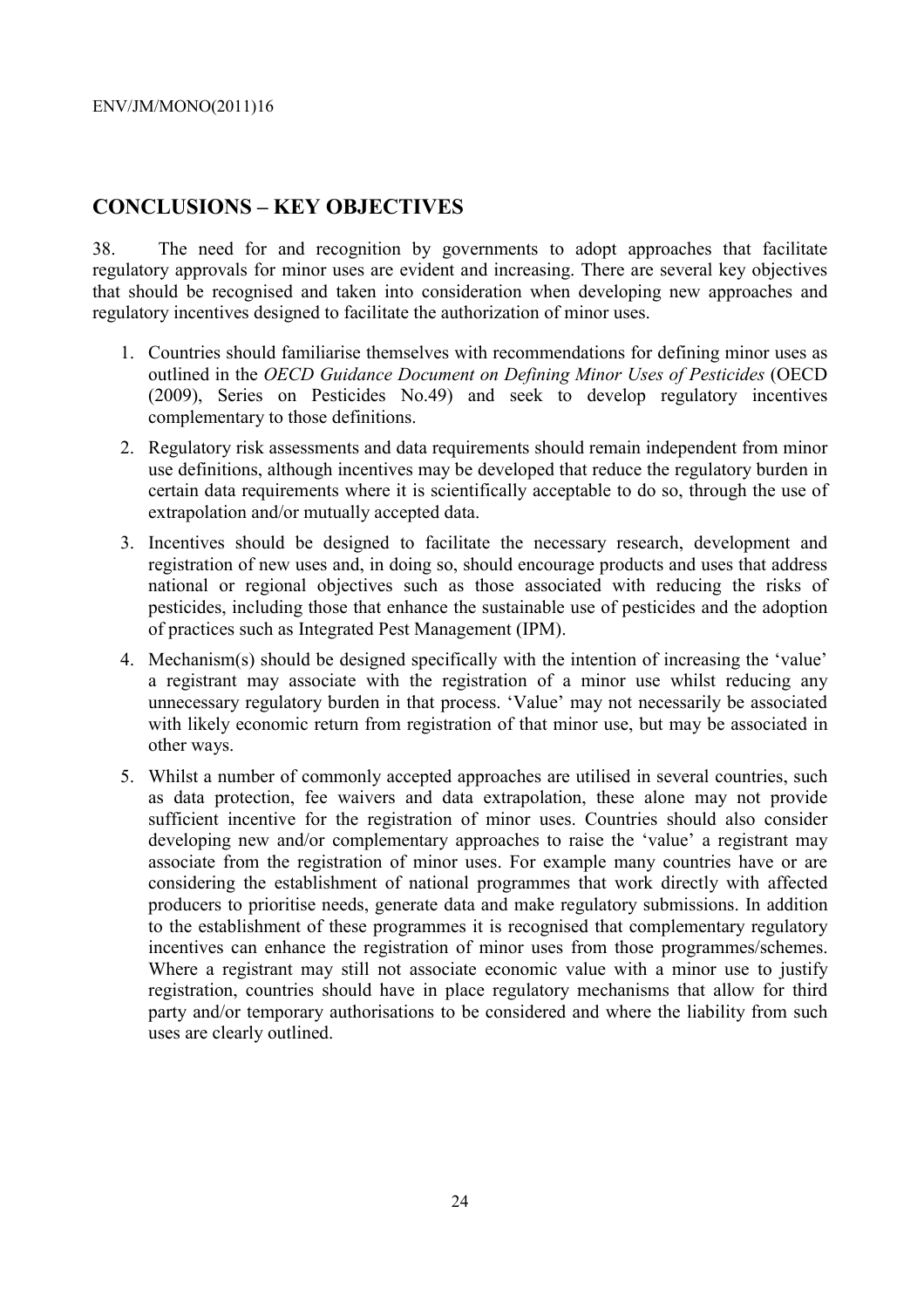#### **ANNEX 1**

#### **EXPERT GROUP ON MINOR USES**

#### **OECD SURVEY – Conducted in 2009**

Regulatory Incentives for the Registration of Minor Uses

#### **SUMMARY OF THE SURVEY RESULTS**

#### *1. Current Incentives Implemented*

|    |                                                   | <b>Yes or No</b>                                                 | <i>Responses/Summary</i>                                                                                                                                                                                                                                                                                                                                                              |
|----|---------------------------------------------------|------------------------------------------------------------------|---------------------------------------------------------------------------------------------------------------------------------------------------------------------------------------------------------------------------------------------------------------------------------------------------------------------------------------------------------------------------------------|
| 1a | Fee reductions or waivers                         | Most reported that there are<br>waivers.                         | Submission fees generally waived or reduced. Reductions may depend on<br>submitter. If public organization (US IR-4, Canada PMC, growers) then                                                                                                                                                                                                                                        |
|    | If YES please describe                            | No.<br>reported<br>waivers<br>at:                                | generally fees waived. Possible reduced fees for the company submissions.                                                                                                                                                                                                                                                                                                             |
|    |                                                   | Australia, Japan, New Zealand,<br>Netherlands, Italy.            | EU is phasing out national waivers as new regulations come into effect (see<br>comments below). Generally off label uses are considered in the public interest<br>and there is no fee. For registrants (companies) there may be a graduated fee<br>(EU/Canada). Companies may need to provide sale volume data. There may<br>also be reduced efficacy requirements in some countries. |
| 1b | Extension or increased periods of data protection | Most reported that there are no<br>increased data protections in | Countries with increased periods of data protection included Canada/US/ /EU<br>(new regulation). All three have similar incentives that may increase the data                                                                                                                                                                                                                         |
|    | If YES please describe                            | place.                                                           | protection period for up to 3 (US/EU) or 5 (Canada) years when minor uses are<br>added to product labels. Although many EU countries indicated that there were<br>no incentives, it was noted that the new regulations could allow for up to 3 years<br>of data protection.                                                                                                           |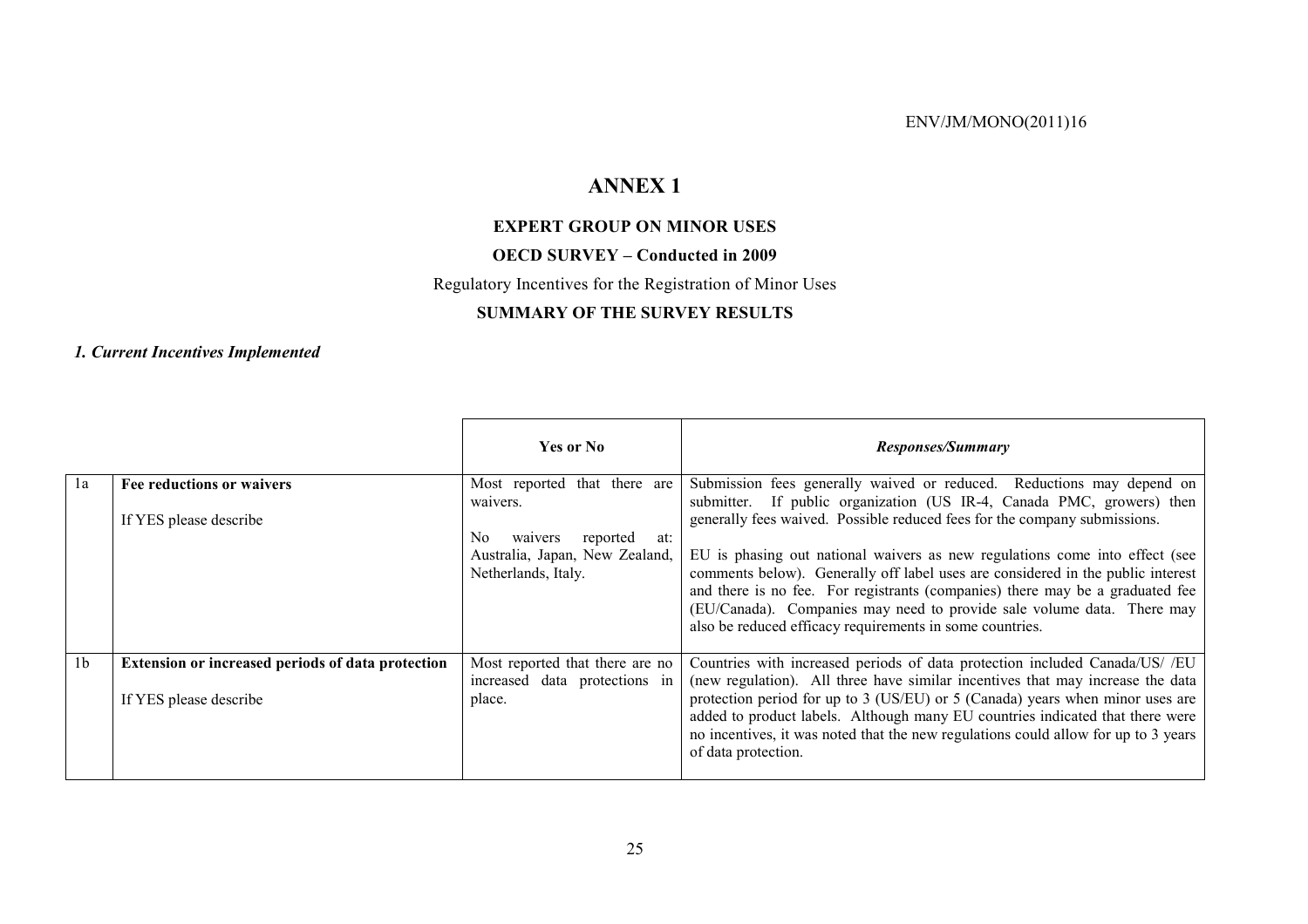|                |                                                                                                                                        | <b>Yes or No</b> | <b>Responses/Summary</b>                                                                                                                                                                                                                                                                                                                                                                                                       |
|----------------|----------------------------------------------------------------------------------------------------------------------------------------|------------------|--------------------------------------------------------------------------------------------------------------------------------------------------------------------------------------------------------------------------------------------------------------------------------------------------------------------------------------------------------------------------------------------------------------------------------|
| 1c             | <b>Liability (limitations or waivers)</b><br>If YES please describe                                                                    |                  | In the EU countries, the liability generally lies with the user. Especially with off<br>label uses.<br>Australia, Japan, Portugal, Switzerland and US were the only countries that<br>responded that did not have a liability waiver at this time.                                                                                                                                                                             |
| 1 <sub>d</sub> | <b>Expedited review ('fast-track')?</b><br>If YES please briefly describe process                                                      |                  | A few countries (Canada/Korea) had expedited reviews or where "off label" uses<br>were allowed, it was considered an expedited (shortened) review.<br>However, for most countries that responded, minor use reviews are made<br>through normal processes and are not expedited (unless they are considered an<br>emergency use). Generally as extensions from major crops.                                                     |
| 1e             | Reduced data requirements, data waivers, use<br>acceptance of international data or<br>and<br>registrations?<br>If YES please describe |                  | Reduced data (residue and or efficacy). Many countries had "mutually accepted<br>data" that could be used. In many cases these data were data from other<br>countries with similar GAPs that could be used in place of data from the<br>requesting country.<br>Although some countries did not have reduced data requirements (Canada/US)<br>they do allow for case by case data waivers or utilize crop group extrapolations. |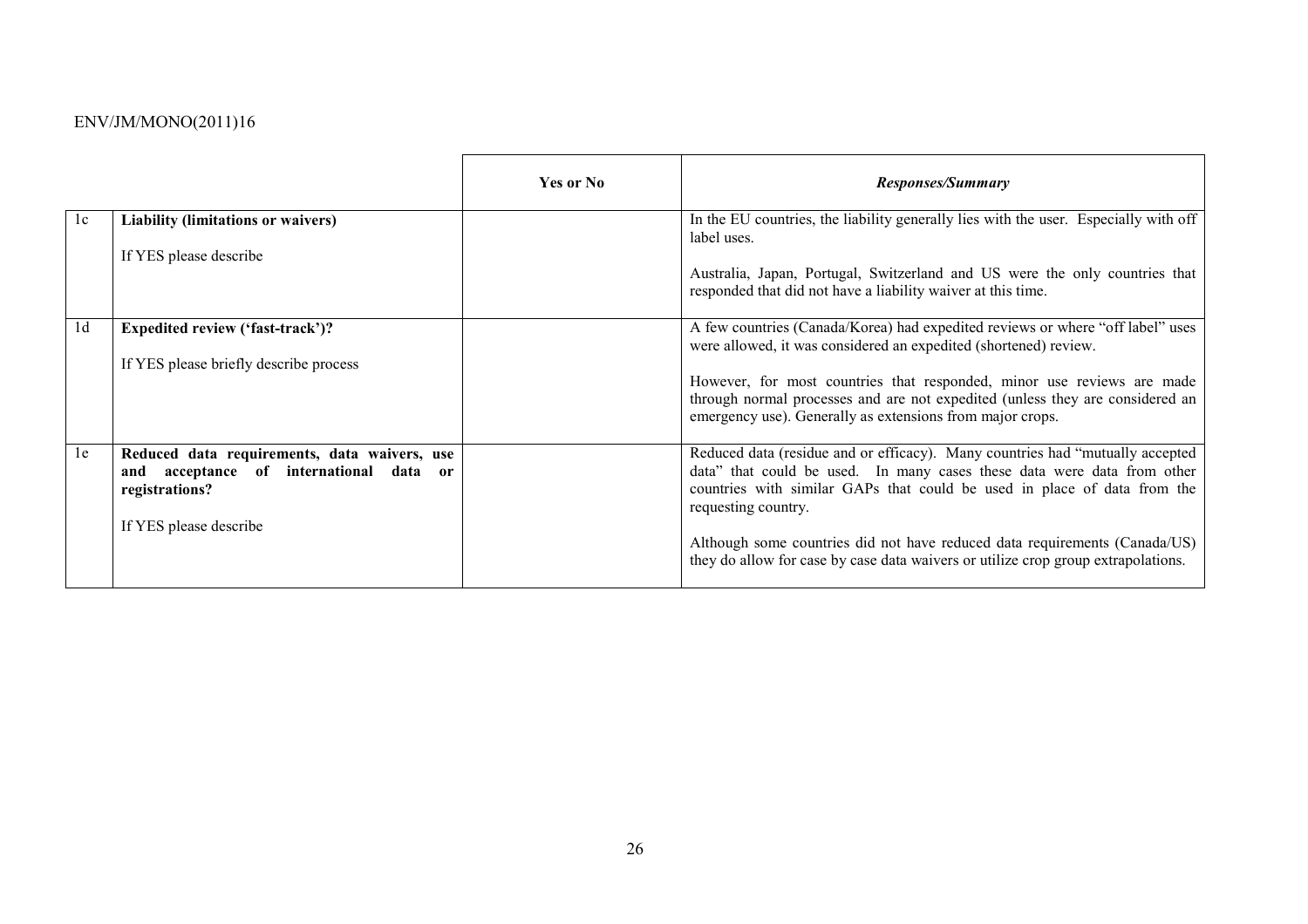|                |                                                                          | Yes or No                                                      | <b>Responses/Summary</b>                                                                                                                                                                                                                                                                                                                                                                                                                |
|----------------|--------------------------------------------------------------------------|----------------------------------------------------------------|-----------------------------------------------------------------------------------------------------------------------------------------------------------------------------------------------------------------------------------------------------------------------------------------------------------------------------------------------------------------------------------------------------------------------------------------|
| 1 <sup>f</sup> | Grower assisted data<br>generation<br>programs<br>funded by governments? | Mostly Yes - However, level of<br>support varies considerably. | Many countries have programs that are funded either in part or whole by<br>government funds. Ranged from rather large programs (Canada and US) to<br>assistance programs where shared support from government and companies<br>(even with regard to study conduct). Generally generate residue and efficacy<br>data and provide regulatory support.<br>Very little direct grower support in the form of funds. However, they do provide |
|                |                                                                          |                                                                | requests or priorities.<br>Countries that have no programs include: New Zealand, Portugal, Slovak                                                                                                                                                                                                                                                                                                                                       |
|                |                                                                          |                                                                | Republic, Slovenia, UK.                                                                                                                                                                                                                                                                                                                                                                                                                 |
| lg             | Others / additional comments                                             |                                                                | Third parties and off label uses are common in many countries, they request the<br>uses and MRLs instead of companies.                                                                                                                                                                                                                                                                                                                  |
|                | If YES please describe                                                   |                                                                |                                                                                                                                                                                                                                                                                                                                                                                                                                         |
|                |                                                                          |                                                                | Canada-PMRA has access to an international database that can assist with data<br>mining and collaborative data generation.                                                                                                                                                                                                                                                                                                              |
|                |                                                                          |                                                                | There continues to be a need for a system that allows minor uses to be added to<br>labels in a short period of time (Crop Life International).                                                                                                                                                                                                                                                                                          |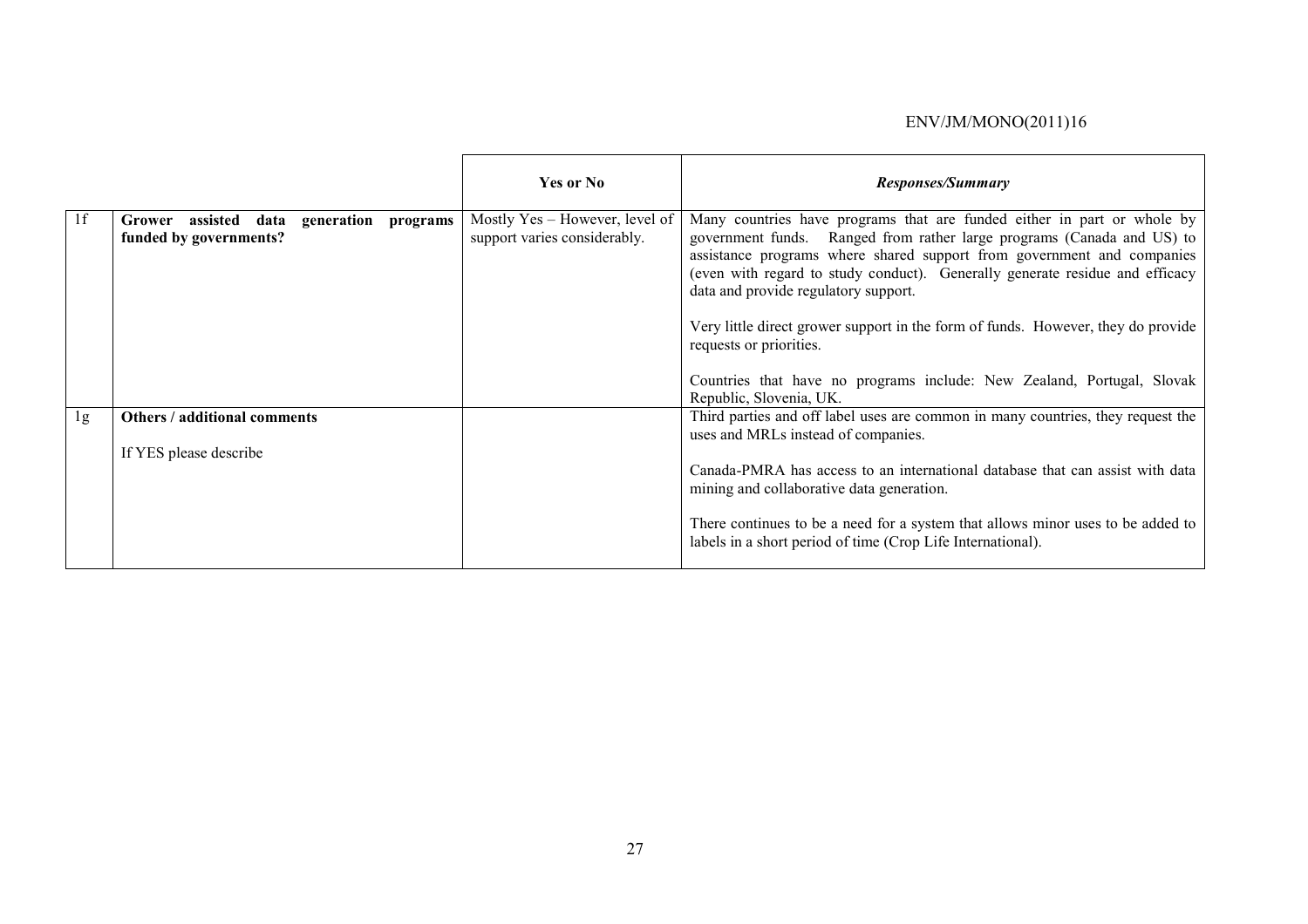|                |                                                                                                                | <b>Responses/Summary</b>                                                                                                                                                                                                                                                                                                                                                                                                                                               |
|----------------|----------------------------------------------------------------------------------------------------------------|------------------------------------------------------------------------------------------------------------------------------------------------------------------------------------------------------------------------------------------------------------------------------------------------------------------------------------------------------------------------------------------------------------------------------------------------------------------------|
| 1 <sup>h</sup> | What was the reason or purpose to develop,<br>provide and promote such incentive(s)?                           | After it was recognized that there was a lack of interest by companies to register minor uses, these incentives were<br>developed to encourage companies to add more minor use registrations (including off label approvals). Also used to<br>speed the process of adding minor uses to labels. To fill gaps and increase the range of products in plant protection for<br>minor uses and to share the responsibility to address the needs of speciality crop growers. |
| -li            | Are the incentives implemented on a routine<br>basis?                                                          | Most replied with yes (or "more or less") to address the needs of specialty crop growers.                                                                                                                                                                                                                                                                                                                                                                              |
|                | (Yes or No and please describe why)                                                                            | It was unclear from some responses if this was related to data: waivers, protection, and generation; or to liability<br>waivers. Many responses were "Yes" with no additional information provided                                                                                                                                                                                                                                                                     |
|                |                                                                                                                | The US noted the wide use of crop groups and extrapolation as an incentives used routinely.                                                                                                                                                                                                                                                                                                                                                                            |
|                |                                                                                                                | CLI – indicated that they were not implemented on a routine basis except for emergency needs.                                                                                                                                                                                                                                                                                                                                                                          |
| 1j             | To what extent do governments and<br>applicants (chemical<br>companies/manufacturers) use these<br>incentives? | The incentives are being used for nearly every minor use approved (Germany) and used extensively for off label/third<br>party uses. Generally used by government or public organizations (like US-IR-4) with very little use by companies,<br>except for the data protection and some waivers. In Canada the incentives are used extensively and are a big help, but<br>further incentives or regulator help is needed.                                                |
|                | Please also indicate the most frequently used<br>incentives and provide some examples if<br>possible.          | CLI – only a few countries have fully funded programs to generate data and make submissions. The incentives are not<br>widely used by applicants because of excessive liability.                                                                                                                                                                                                                                                                                       |